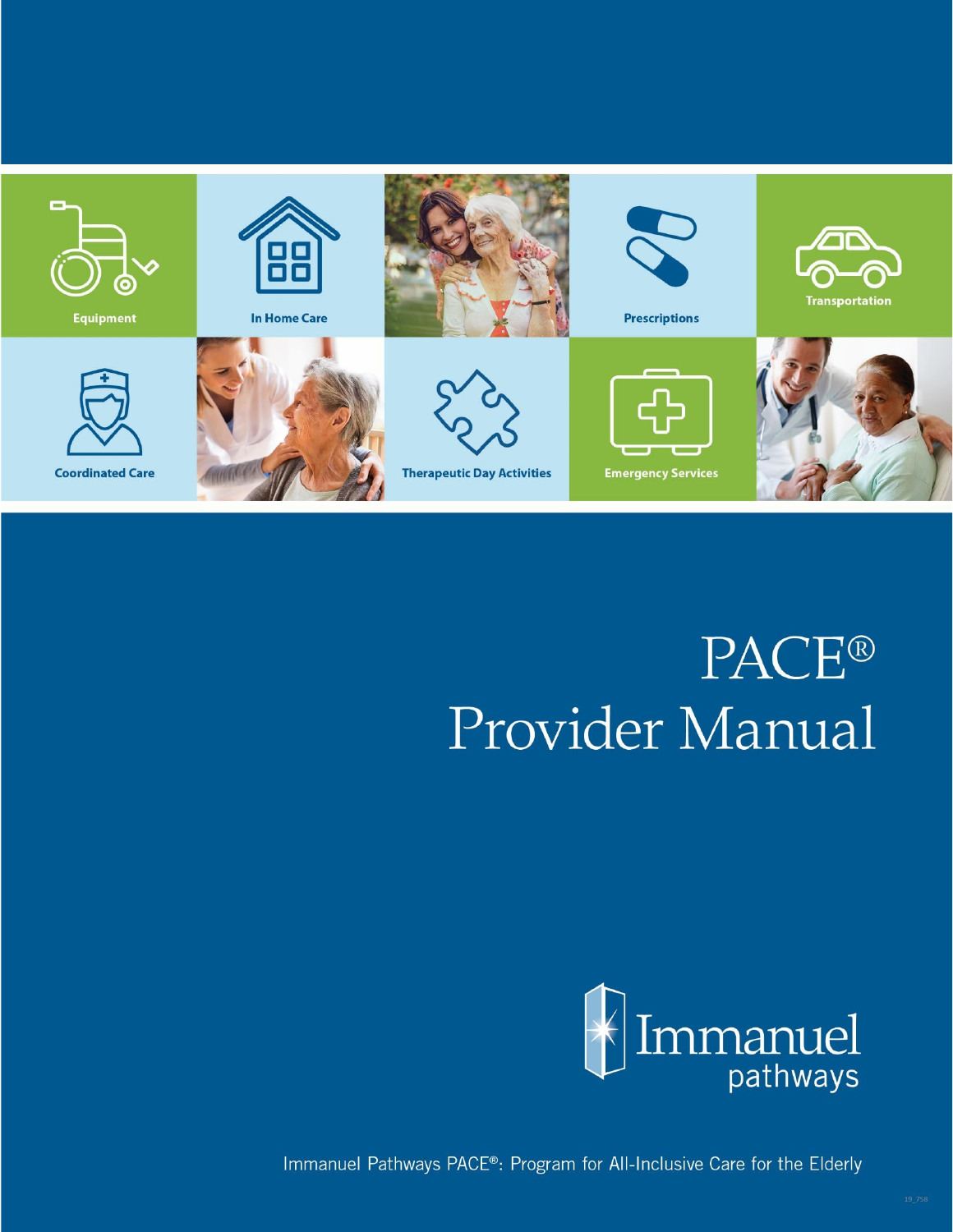# **TABLE OF CONTENTS**

| <b>X.</b> | <b>IMMANUEL PATHWAYS CENTERS AND CONTACT INFORMATION  PAGE 15</b>    |  |
|-----------|----------------------------------------------------------------------|--|
|           |                                                                      |  |
|           | APPENDIX A: IMMANUEL PATHWAYS JOB ROLES AND RESPONSIBILITIES PAGE 18 |  |
|           |                                                                      |  |
|           |                                                                      |  |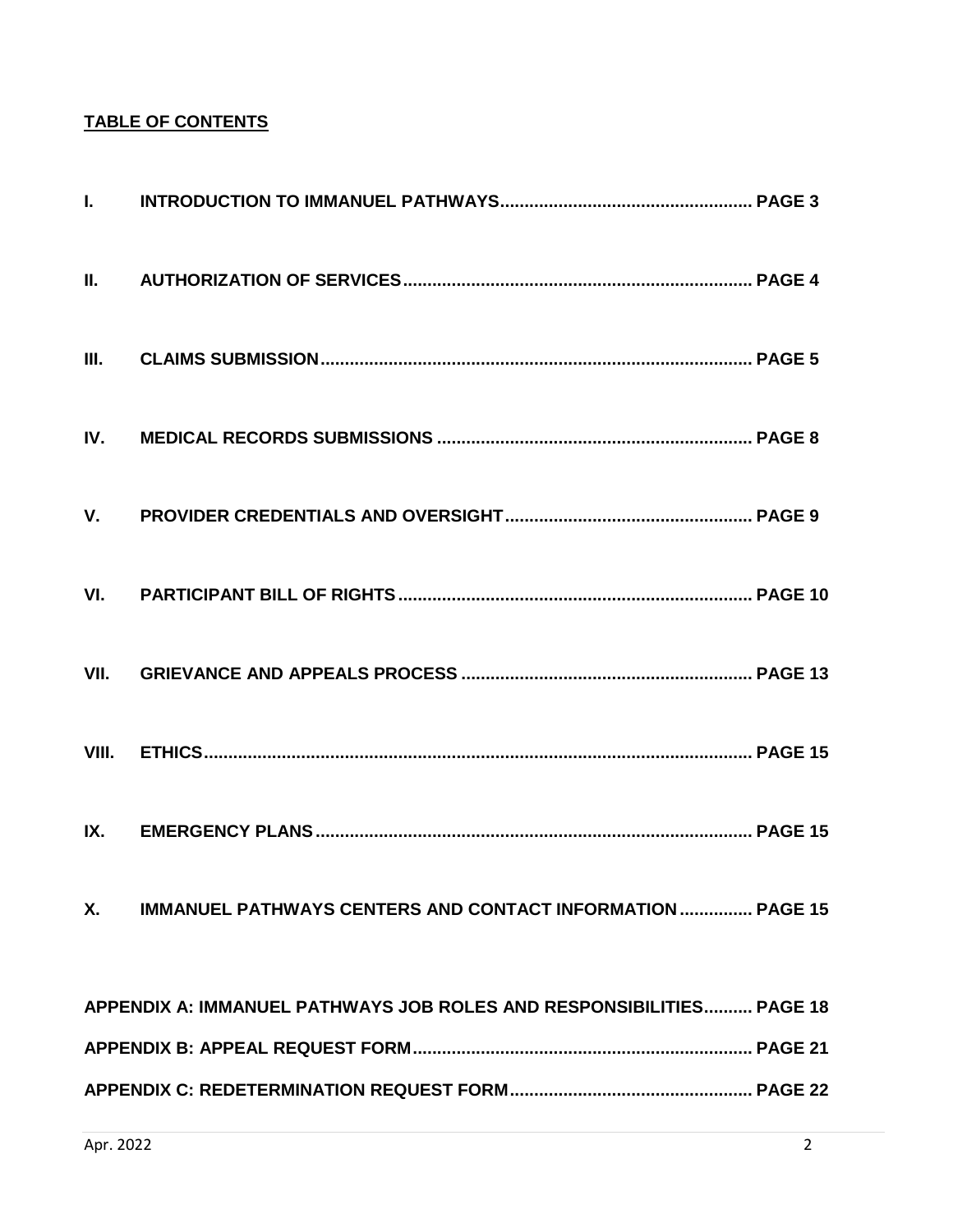# **I. Introduction to the Immanuel Pathways Program**

**Welcome to the Immanuel Pathways contracted health provider network. We are a provider and payer of health services to the frail elderly, and this manual will provide you with an understanding of how Immanuel Pathways works, and how to receive authorization and payment for the services you provide.** 

**Immanuel Pathways** is a **Program of All-Inclusive Care for the Elderly**, a comprehensive benefit of health and social services for the frail elderly authorized by the U.S. Department of Health and Human Services (HHS). Also referred to as PACE, this unique model integrates primary, acute, post-acute and long-term care services to keep nursing home-eligible persons living in their own home. Medicare and Medicaid make capitated payments to Immanuel Pathways for their enrolled beneficiaries, who are called "**participants.**" Immanuel Pathways manages and pays for all covered services, while providing primary care as well as home and community-based services to support the individual living at home. The integration of Medicare and Medicaid financing allows the PACE program to deliver more of the services a person needs to live in his or her setting of choice, without having to navigate two insurance systems and coordinate services among multiple providers. And, the PACE program takes on the full risk of the financial side as we must meet all of the needs of our participants whether or not Medicare or Medicaid would cover these services with our fixed capitated rate.

In accordance with federal regulations and your contracted provider agreement, **Immanuel Pathways coordinates and must authorize all non-emergency services provided to its participants.** Each participant is assigned to an **Interdisciplinary Team** at a local adult/day health (PACE) center. Each participant is issued an identification card, which includes the location and telephone number of his/her Immanuel Pathways center, identification number and authorization/billing instructions. Normal business hours are Monday through Friday, 8:00 a.m. – 4:30 p.m.; an on-call nurse is available 24 hours a day, 7 days a week via a pager by contacting the center's main phone number.

The PACE Centers provide a single hub for primary care, pharmacy, nursing, restorative therapy, adult day services, care coordination and social work. Center staff coordinate additional supportive services such as home health care, transportation, home accessibility modifications and home-delivered meals. Hospital, skilled nursing facility, medical specialty care diagnostics, dialysis and other services are provided through a network of local contracted health providers. With no annual or lifetime limits, beneficiaries receive all needed care for the duration of their lives, unless they disenroll. There are no deductibles or co-pays, and no premiums for persons eligible for medical assistance. All needs are covered by the capitated payments received from Medicare and Medicaid.

The care of the PACE participant is managed by the **Interdisciplinary Team, or "IDT,"** which consists of the daily providers of hands-on care – physician, nurse, social worker, dietician, recreation staff, therapists, aides and even drivers - who assess the individual frequently and design an individual care plan. This increases preventive care and the opportunities for patient education, reducing the likelihood of emergency room use, hospitalization, falls and other negative events.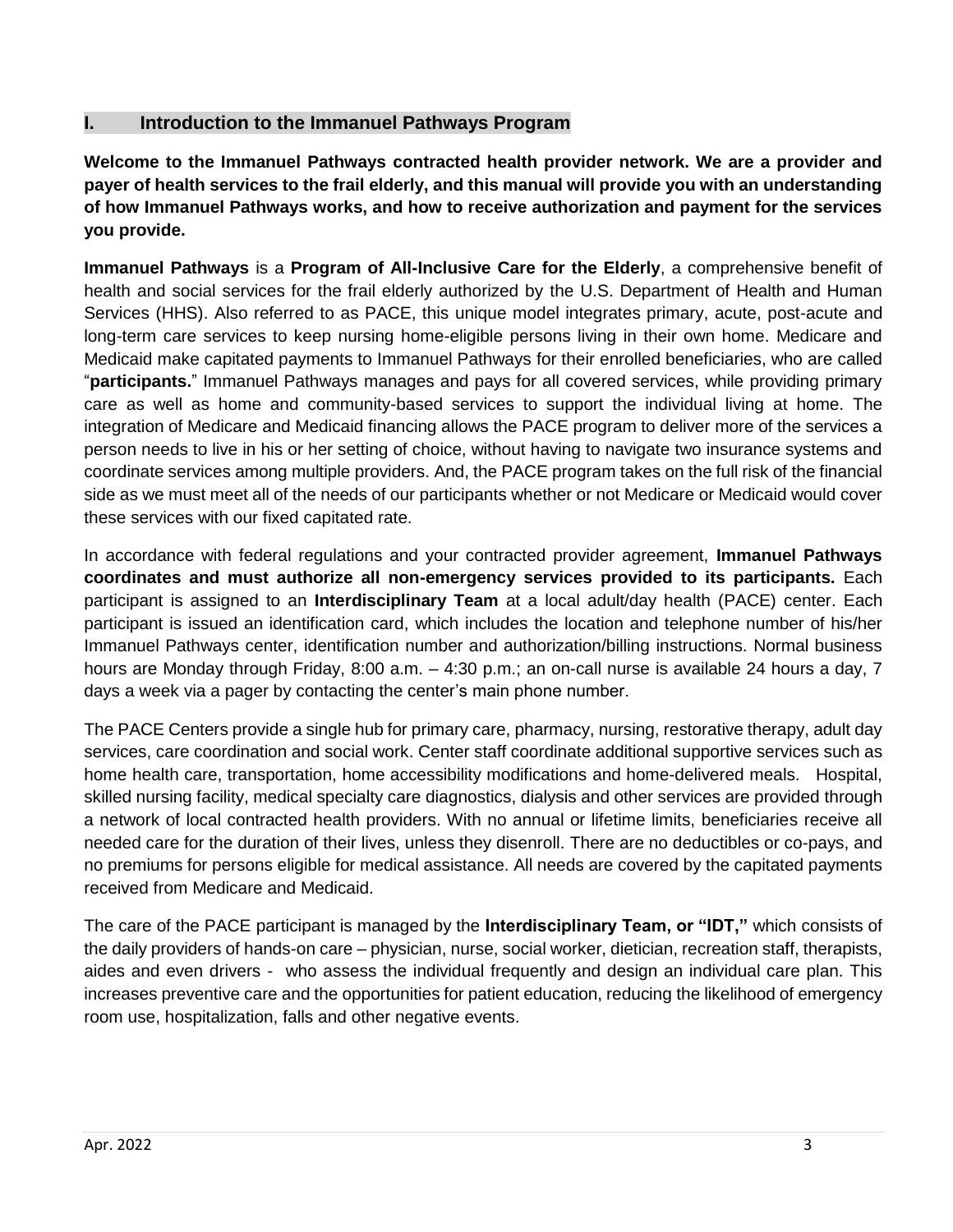To be **eligible** to enroll as an Immanuel Pathways participant, an individual must be:

- At least 55 years of age or older.
- Eligible for Medicare and/or Medicaid or have ability to private pay.
- Reside in Immanuel Pathways' designated service area.
- Be assessed by the authorized state agency as nursing home level of care eligible.

### **Key Features of PACE**

- **Flexibility**: PACE organizations have the ability to provide customized services to participants as they need them
- **All-inclusive care**: PACE organizations fully integrate all services into one package for frail seniors
- **Interdisciplinary approach**: The interdisciplinary team directly provides and coordinates all care for the individual
- **Preventative/proactive** in its treatment methods
- **No deductibles or co-payments** for covered services, including prescription medications
- **No premiums** for persons eligible for medical assistance (Medicaid)

#### **II. AUTHORIZATION OF SERVICES**

All services provided to an Immanuel Pathways participant must be **pre-approved** by Immanuel Pathways prior to the appointment. Using the phone number listed on the back of the participant's identification card, call the Immanuel Pathways Center clinic for eligibility and to obtain an authorization number for the claim. **All claims submitted must have an authorization number for payment.**

| <b>PACE lowa</b>                                                                       | Payer ID #: 53534                                                                                                                                                                                                                                                                                                                                                                                                                                                               | Group ID #: IPPIA       |
|----------------------------------------------------------------------------------------|---------------------------------------------------------------------------------------------------------------------------------------------------------------------------------------------------------------------------------------------------------------------------------------------------------------------------------------------------------------------------------------------------------------------------------------------------------------------------------|-------------------------|
| <b>Immanuel</b><br>Name: CASE TEST<br><b>Effective Date: 08/01/2017</b><br>ID#: 99399  | Prior Authorizations are required for all services. Unauthorized<br>non-emergency services will not be paid by Immanuel Pathways. Only<br>Emergency Services may be provided without prior authorization;<br>however notice must be provided to Immanuel Pathways within 24<br>hours. In an emergency call 911 or go to the nearest emergency<br>room. Note: This card does not quarantee coverage.<br>Mail Claims to:<br>1044 North 115th Street, Suite 500<br>Omaha, NE 68154 |                         |
| Group ID #: IPPIA<br><u>ai iini bilin billi boldi bilin bildin li i lilli lilmoi '</u> | Participant Services:<br>712-256-7223                                                                                                                                                                                                                                                                                                                                                                                                                                           | Claims:<br>402-829-3293 |

Each participant is issued an identification card similar to the template above. Authorization verification or inquiries about certain services are to be directed to the Immanuel Pathways center that the participant attends, using the phone number listed on their card. **With the exception of emergency care, all services must be authorized in advance by Immanuel Pathways (any services not authorized will be denied payment).** Immanuel Pathways is not only the medical provider, but also the insurance provider for our participants. Contracted providers/vendors should set up Immanuel Pathways as a valid insurance carrier.

There are no patient responsibilities, co-payments or deductibles for PACE participants. **Participants should not be sent any statements from contracted providers/vendors, nor should bills be**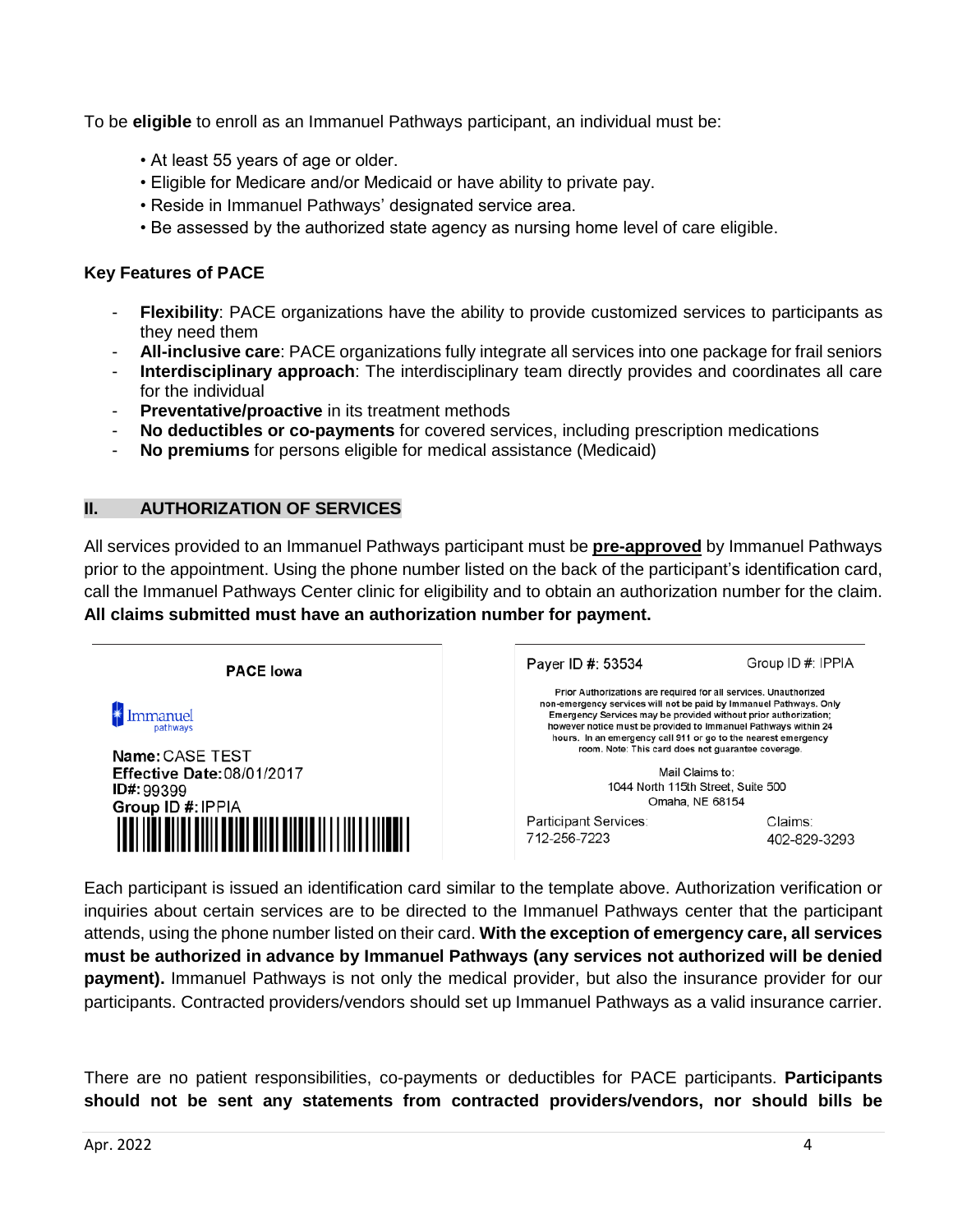**submitted to Medicare or Medicaid for payment.** All statements should be sent directly to Immanuel Pathways for payment. Statements may be submitted by mail, fax, email or other electronic methods, with electronic being required unless otherwise agreed to within the provider contract.

Participants are responsible for non-emergency services that are provided without prior authorization. Appointments scheduled directly by a participant or their caregiver will not be considered authorization for payment. These claims may be paid by Immanuel Pathways at the discretion of the interdisciplinary team based on medical necessity and if there was an in-network provider available.

Contracted providers cannot subcontract out services. All address or TIN changes for providers must be communicated to the Provider Network Manager.

# **III. CLAIMS SUBMISSION**

Claims for services must be submitted on standard CMS UB-04 or CMS 1500 forms with appropriate ICD-10, HCPCS/CPT codes and authorization numbers listed on all claims. Contracted providers/vendors must follow all state and federal Medicaid and/or Medicare rules and regulations for billing. **Immanuel Pathways requests that all claims be submitted electronically.** Claims must be submitted within one hundred eighty (180) days of date of service. Claims submitted after the one hundred eighty (180) day period will be denied for timely filing.

Immanuel Pathways will pay claims within thirty (30) days of receipt of a clean claim. Clean claim means a claim that has no defect, impropriety, lack of any required substantiating documentation - including the substantiating documentation needed to meet the requirements for encounter data - or circumstance requiring special treatment that prevents timely payment; and a claim that otherwise conforms to the clean claim requirements for equivalent claims under original Medicare. Claim must include participant's name, residence, date of service, diagnosis code, procedure (CPT) code, valid authorization number and proper place of service.

For timely filing purposes, resubmission of denied claims must be filed within one hundred twenty (120) days from denial date.

# **Electronic Claims Submission:**

Immanuel Pathways accepts electronic claims through Change Healthcare clearinghouse. Please ensure the Group ID and Payor ID on the claim matches the participant PACE card. The Payor IDs and Group IDs for each Immanuel Pathways location is listed below:

| Plan                           | Payor ID | <b>Group ID</b> |
|--------------------------------|----------|-----------------|
| PACE IOWA (Council Bluffs)     | 53534    | <b>IPPIA</b>    |
| <b>PACE NEBRASKA</b>           | 35416    | <b>IPPNE</b>    |
| PACE CENTRAL IOWA (Des Moines) | 72436    | <b>IPPCI</b>    |

Note: The Payer ID and Group ID should be billed based on where the participant lives.

The following information should be set up in your billing system to send electronic claims: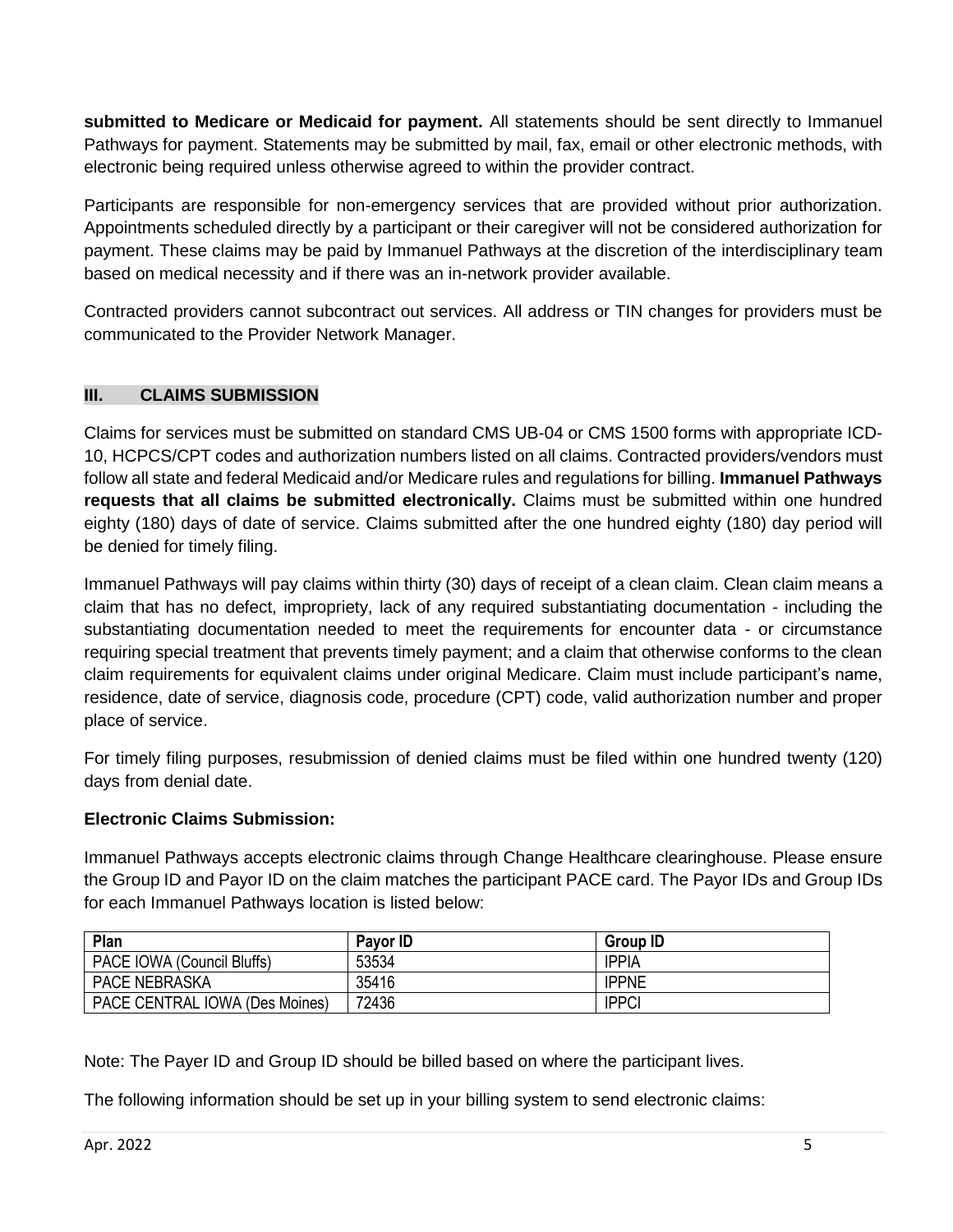- **Participant ID Number:** The participant ID number may be found on the prior authorization form that is sent or the participants ID card.
- **Payer ID Number:** The payer ID number may be found on the participants ID card or as noted above.
- **Authorization Number**: The authorization number for services may be found on the prior authorization form that is sent and the number should be entered:
	- o **On a UB04:** FL 63 Treatment Authorization Codes
	- o **On a 1500:** Box 23 Prior Authorization Number
- **Group ID Number:** The Group ID Number may be found on the participants ID card and is noted above.

For your reference, here are the proper 837p fields and loops to populate:

- Payer: Loop ID-2010BB
- Participant Number: Loop ID-2010BA
- Prior Authorization Number: Loop ID-2300-REF\*G1\*

# **Email Claims**

If a provider is unable to submit a claim through the clearinghouse, email submissions of claims may be made to:

PACE Claims: [PACEClaims@Immanuel.com](mailto:PACEClaims@Immanuel.com)

## **Mail Claims to:**

Immanuel Pathways 1044 North 115th Street Suite 500 Omaha, NE 68154

## **Payment of Claim**

Payment of claims will be submitted thirty days after receipt of clean claim. Claims will be adjudicated per regulatory guidelines and/or specific contracted rate. All claims are audited prior to payment for the following information:

- Data Validity
- Prior Authorization Requirements
- Recipient Eligibility on Date of Service
- Provider Eligibility on Date of Service
- Procedure/Diagnosis, and Procedure/Modifier Compatibility
- Other Insurance Coverage
- Potential for Claim Duplication
- Receipt of Medical Records

All payments will include an Explanation of Payment (EOP). The EOP includes patient name, date of service, charged amount, adjudicated amount and adjustment code. At the bottom of each EOP, a directory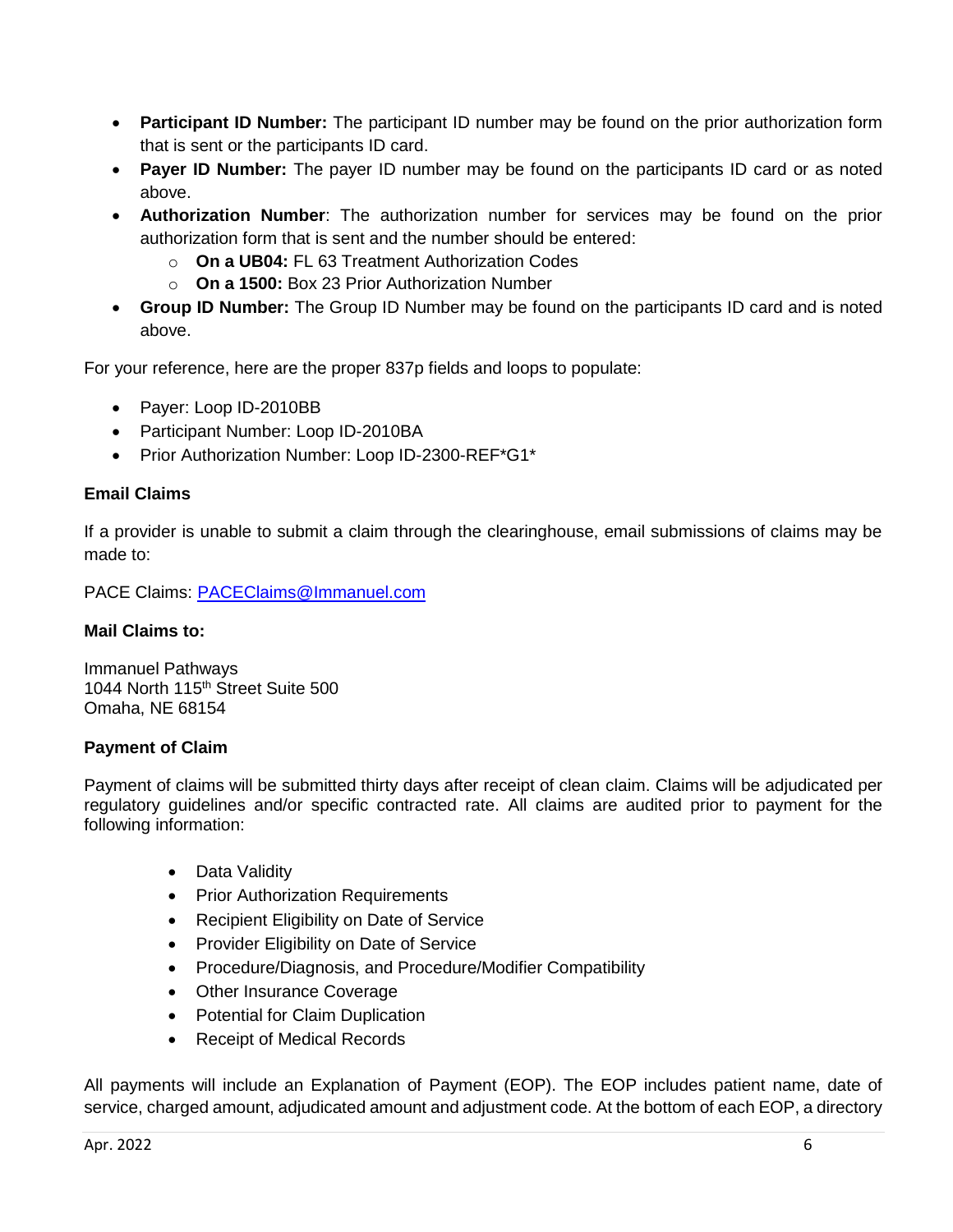is provided with explanations of each adjustment code. Immanuel Pathways shall have the right to recover amounts paid to contractor for overpayments, services not documented in contractor's records, any services not received by participant, non-covered services, or for services furnished when contractor's license was lapsed, restricted, revoked or suspended. Immanuel Pathways shall have the right to initiate recovery of amounts paid for services up to twenty-four (24) months from the date of payment. In instances of fraud, there will be no time limit on recoveries.

Contractor will repay overpayments within 30 days of notice of the overpayment. Contractor will promptly report any credit balance that it maintains with regard to any claim overpayment under this agreement, and will return such overpayment to Immanuel Pathways within 30 days after posting it as a credit balance. Contractor agrees that recovery of overpayments may be accomplished by offsets against future payments.

# **Nursing Home Participant Room and Board Claims**

If a participant is in a nursing home, Immanuel Pathways will pay contracted room and board rate. All services and supplies will be covered as outlined in your PACE Services Agreement. All OT/PT/ST claims must be submitted on a separate claim from room and board.

Part D and over the counter medications are billed through PDMI. We request that you inform your pharmacy to use this as the method of payment for nursing home/residential participants for timely payment. Please avoid invoicing either Immanuel Pathways or participants directly as these invoices will be denied.

Medications are to be adjudicated as follows:

#### **PDMI**

# RxBin: **016110** RxPCN: **PACE** RxGrp: **99991412** Patient ID: **XXX (PACE Participant Number)**

# **Immanuel Pathways PACE® prescribed Part D Medication and OTCs are included under this plan. For claims processing assistance, please call 888-974-2763, press 1.**

## **Claims Appeals or Inquiries**

Pathways will make every effort to assist a provider in the resolution of complaints or problems encountered while providing health care to Pathways participants. For billing and payment issues, please contact the claims department at 402.829.3293 or by submitting your request to PACEclaims@Immanuel.com.

When making an appeal, contractor should make sure to include the following information or complete the Appeal Request Form located in Appendix B of this manual:

• Participant name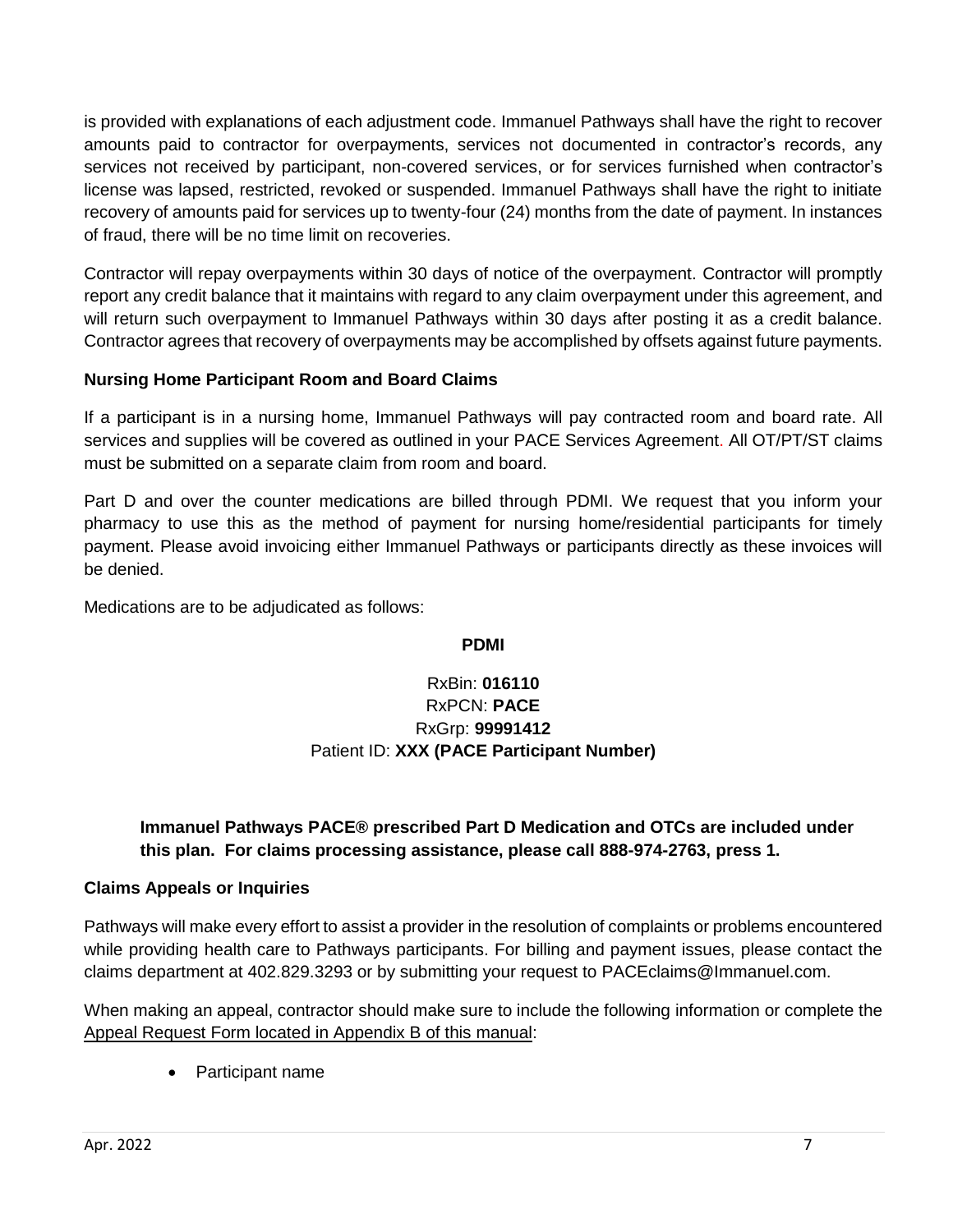- Authorization of services number(s)
- Name and address of provider of service
- Date(s) of service for which the initial payment was issued
- The item(s) and/or service(s) at issue in the appeal
- Explanation of payment
- Necessary documentation to support the appeal request

Appeals must be submitted in writing within 120 days from receipt of initial payment/EOP. Appeals may be submitted by mail or by email to PACEClaims@Immanuel.com.

The claims department will complete initial appeal request review within 60 days and notification of the dispute resolution will be sent within 75 days of receipt of the original dispute to the provider.

A provider has 60 days to file a redetermination request. Notification of the dispute resolution will be sent within 75 days of receipt of the redetermination request. Please use the Redetermination Form located in Appendix C of this manual.

After redetermination appeal letter is sent, no further appeals are considered.

If you have any payment inquiries or issues that you feel are not being resolved, please call our claims department at PACEClaims@immanuel.com. **Payment information will only be available for clean claims that are at least 30 days old.**

## **IV. MEDICAL RECORDS SUBMISSION**

All services provided to a participant must have supportive documentation to receive payment for claims. Medical records and therapy notes must be submitted to Immanuel Pathways within seven (7) days of a routine consultation. Diagnostic records such as x-rays and lab work will be requested by the following day. For urgent consultations, a verbal report will be provided same day with the written documentation provided within seven (7) days. Your claim will be denied if documentation is missing.

Please submit to the following email or fax:

**Immanuel Pathways Omaha:** [IPO-PaceMedicalRecords@Immanuel.com](mailto:IPO-PaceMedicalRecords@Immanuel.com) Fax: 402.829.6941

**Immanuel Pathways Southwest Iowa:** [SWI-PaceMedicalRecords@Immanuel.com](mailto:SWI-PaceMedicalRecords@Immanuel.com) Fax: 402.829.6942

#### **Immanuel Pathways Central Iowa:** [PCI-PaceMedicalRecords@Immanuel.com](mailto:PCI-PaceMedicalRecords@Immanuel.com) Fax: 402.829.6943

All nursing home services/documentation should be submitted to the Immanuel Pathways clinic that manages the participant's care. Facility care plans must be submitted to Immanuel Pathways initially and if any updates or changes occur.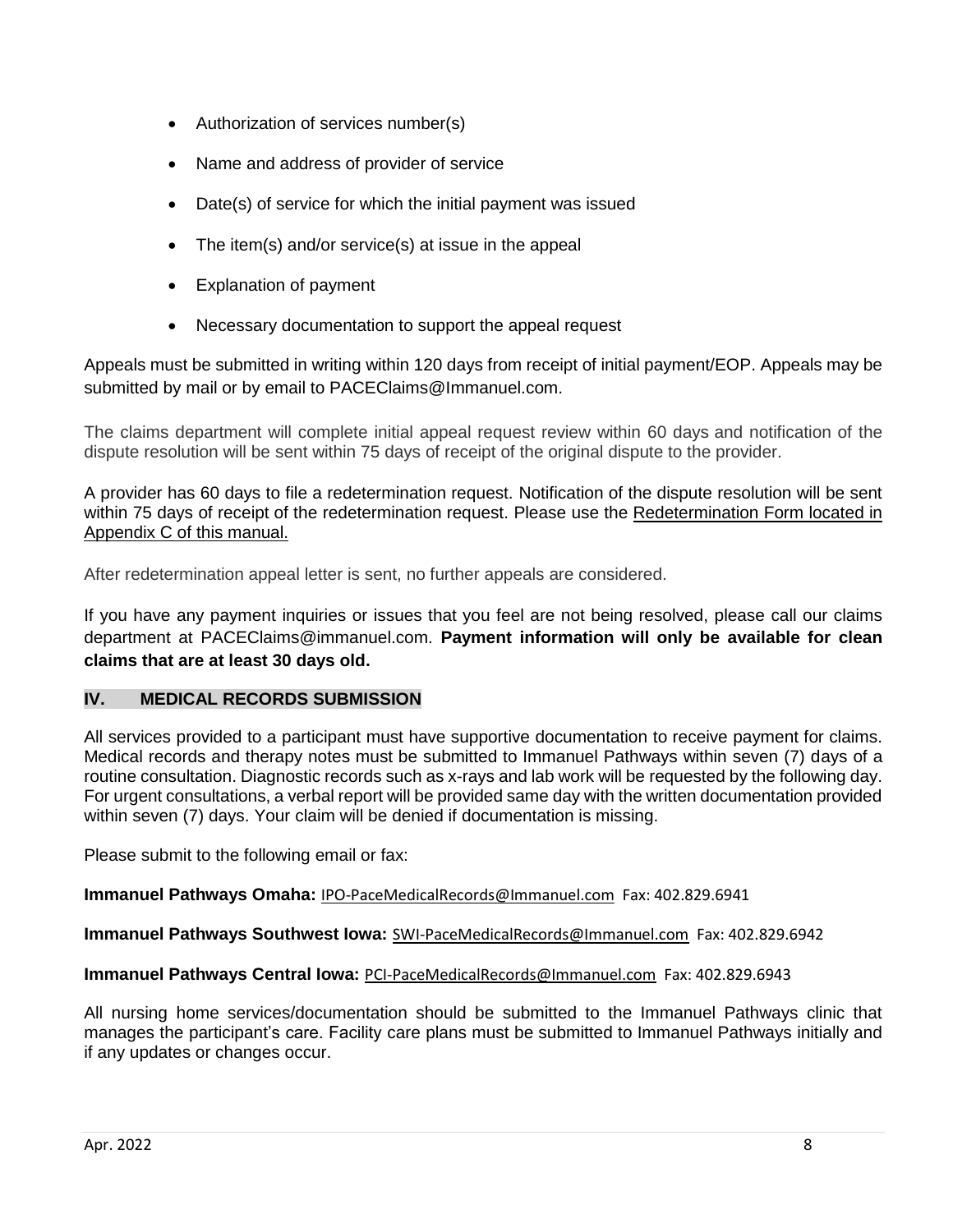## **V. PROVIDER CREDENTIALS AND OVERSIGHT**

All contracted providers who provide services and care to Immanuel Pathways participants are required to provide information to support the following statements initially and updated as needed. The provider:

- Meets all of the federal and state Conditions of Participation applicable to Contractor's services under this agreement;
- Assures that all individual practitioners furnishing services under this agreement maintains current and unrestricted licenses, certificates, permits, registrations and other authority needed under state or federal law to provide the services under this agreement;
- Is accessible to participants, located within the providers service area;
- Maintains and has provided evidence of professional liability insurance meeting the requirements under this agreement;
- Has not been convicted of criminal offenses related to involvement in Medicare, Medicaid, other health insurance or health care programs, or social service programs under title XXof the Social Security Act.
- Complies with state and federal requirements for direct care staff in their settings;
- Is free of communicable diseases and up-to-date with immunizations before performing patient care responsibilities;
- Has been oriented to PACE programs; and
- Agrees to abide by the philosophy, practices and protocols of Immanuel Pathways:
	- o Medicare/Medicaid Provider and National Provider Identification (NPI) numbers, as applicable;
	- o Current Valid Professional License or Facility License, as applicable;
	- o Liability Coverage Face Sheets for general and professional insurance coverage; and
	- o W-9 IRS Form.

Immanuel Pathways verifies that providers:

- Have verified required licenses or certifications to perform their duties;
- Have not been excluded from participating in Medicare or Medicaid programs;
- Have not been convicted of criminal offenses related to their involvement in Medicaid, Medicare, or other federal health care programs;
- Have no adverse actions in their professional history;
- Have proof of the following for all staff as appropriate to their responsibilities:
	- $\circ$  Comply with state and federal requirements for direct care staff in their settings and have verified current certification or licenses needed for their positions.
	- $\circ$  Are medically cleared for communicable diseases and have up-to date immunizations required for their jobs.
	- $\circ$  Are oriented to Immanuel Pathways program benefits and applicable procedures.
	- o Meet competency requirements where required for their duties.
	- $\circ$  Furnish only approved covered services and agree to perform all duties related to their position.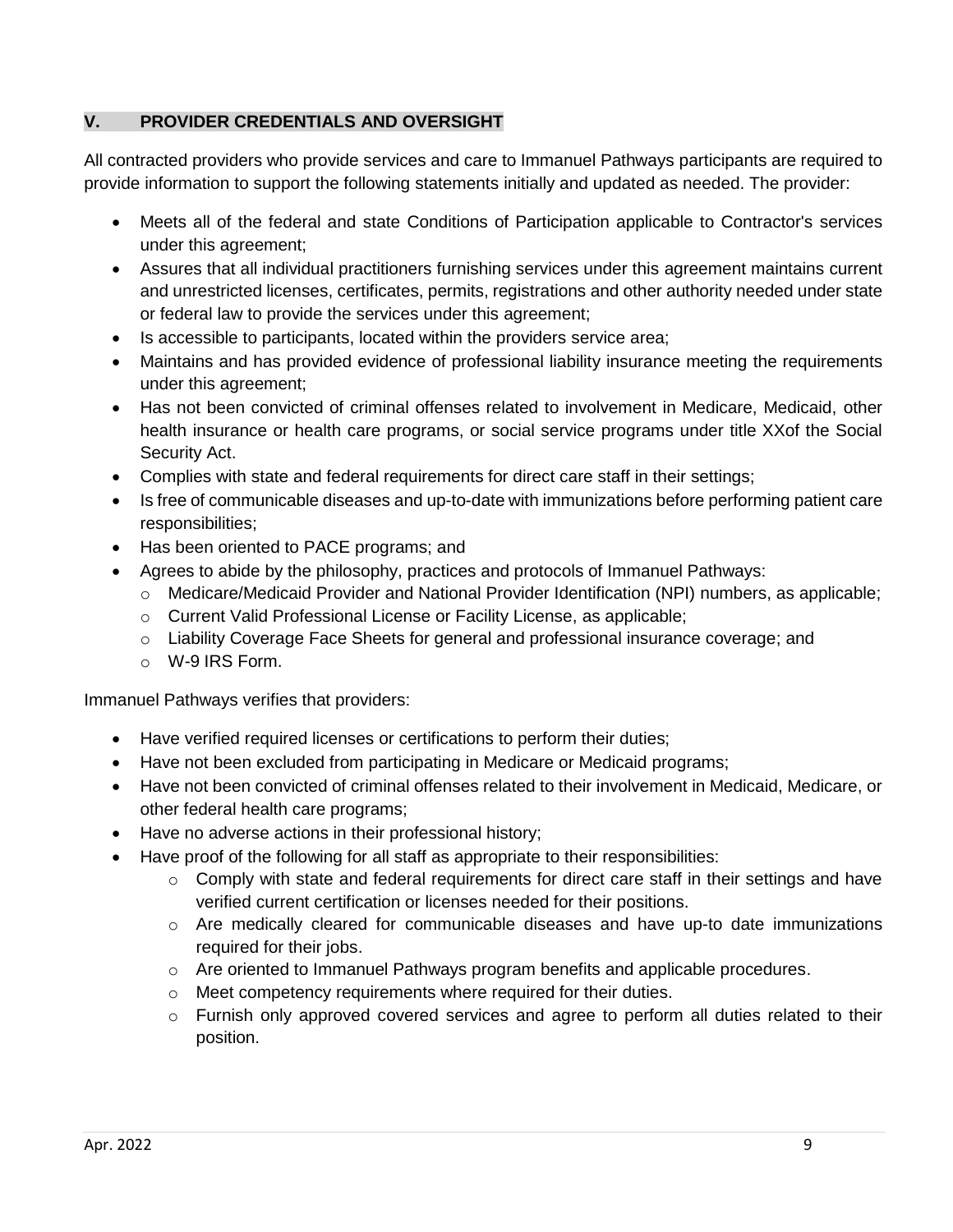## **VI. PARTICIPANT BILL OF RIGHTS**

The Program of All-inclusive Care for the Elderly, also called PACE, is a program that strives to keep people as healthy as possible and able to live in their own homes. When a participant enrolls in a PACE program, they have certain rights and protections. The PACE program must fully explain and provide the participant's rights to the participant or someone acting on the participant's behalf in a way they can understand at the time the participant enrolls. Immanuel Pathways is dedicated to providing participants with quality health care services so that participants may remain as independent as possible. Immanuel Pathways staff seeks to affirm the dignity and worth of each participant by assuring the following rights:

## **1) Participants have the right to be treated with dignity and respect.**

Each participant has the right to considerate, respectful care from all Immanuel Pathways employees and contractors at all times and under all circumstances. Specifically, each participant has the right to the following:

- a) To receive comprehensive health care in a safe and clean environment and in an accessible manner.
- b) To be treated with dignity and respect, and to be afforded privacy and confidentiality in all aspects of care, and be provided humane care.
- c) Not to be required to perform services for Immanuel Pathways.
- d) To have reasonable access to a telephone.
- e) To be free from harm, including physical or mental abuse, neglect, corporal punishment, involuntary seclusion, excessive medication, and any physical or chemical restraint imposed for purposes of discipline or convenience and not required to treat the participant's medical symptoms.
- f) To be encouraged and assisted to exercise rights as a participant, including the Medicare and Medicaid appeals processes as well as civil and other legal rights.
- g) To be encouraged and assisted to recommend changes in policies and services to Immanuel Pathways staff.

#### **2) Participants have a right to protection against discrimination.**

Each participant has the right not to be discriminated against in the delivery of required PACE services based on race, ethnicity, national origin, religion, sex, age, sexual orientation, mental or physical disability, or source of payment.

If a participant thinks they have been discriminated against for any of these reasons, they can contact a staff member at the Immanuel Pathways program to help them resolve their problem. If participants have any questions, they can contact the Iowa Civil Rights Commission:

Iowa Civil Rights Commission 400 East 14th Street Des Moines, Iowa 1-515-281-4121 1-800-457-4416 (Toll-free) TTY Users: 1-800-537-7697 Fax: 1-515-242-5840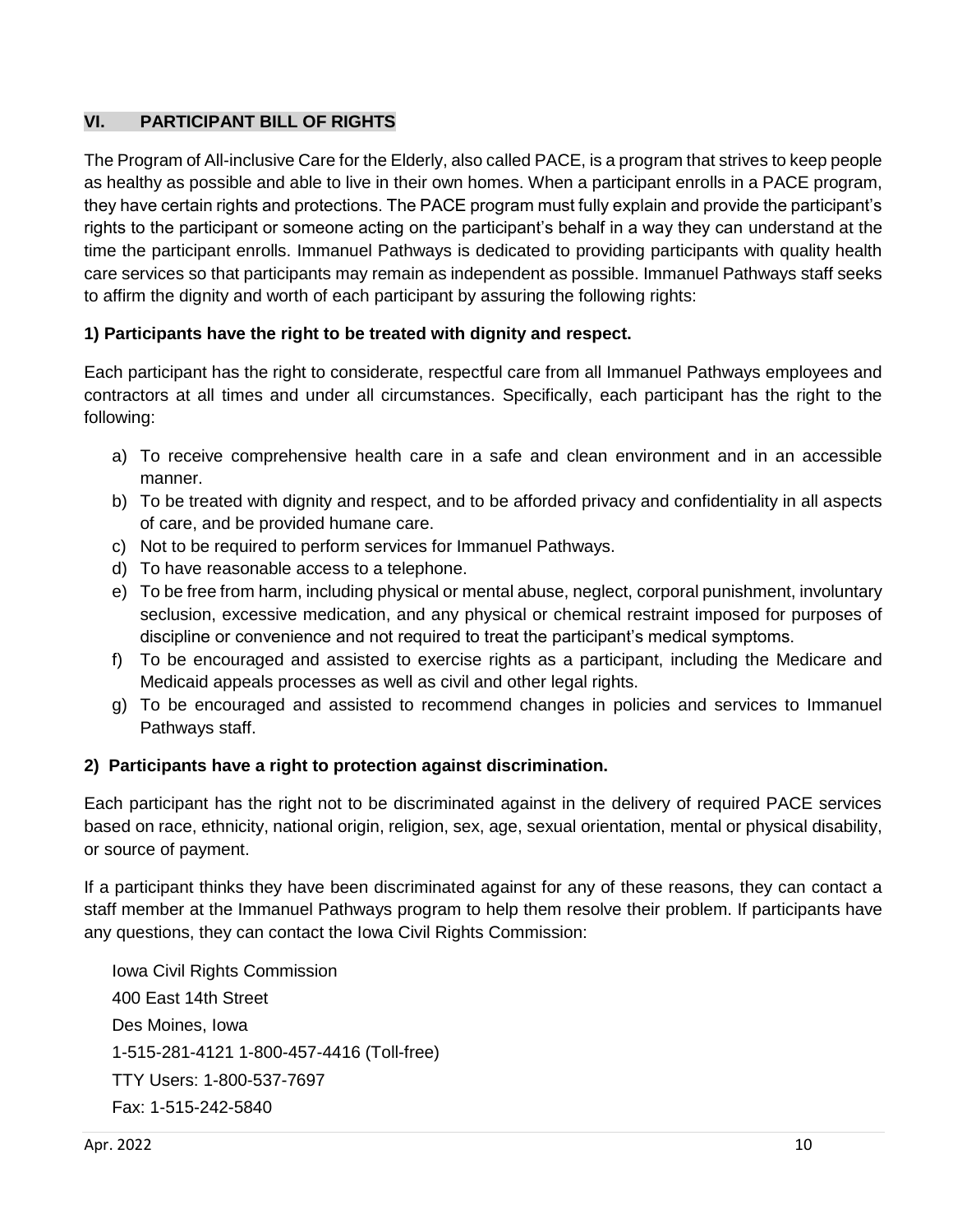# **3) Participants have a right to information and assistance.**

Each participant has the right to get accurate, easy-to-understand information and to receive assistance in making informed health care decisions. Specifically, each participant has the right to the following:

- a) To be fully informed in writing of the services available from Immanuel Pathways, including identification of all services that are delivered through contracts, rather than furnished directly by Immanuel Pathways. This information must be provided before enrollment, at enrollment and at the time a participant's needs necessitate the disclosure and delivery of such information in order to allow the participant to make an informed choice.
- b) To have the enrollment agreement fully explained in a manner understood by the participant.
- c) To examine, or upon reasonable request, to be assisted to examine the results of the most recent review of Immanuel Pathways conducted by CMS or Iowa Medicaid Enterprise and any plan of correction in effect.
- d) To contact 1-800-MEDICARE for information and assistance, including to make a complaint related to the quality of care or the delivery of a service.

# **4) Participants have a right to a choice of providers.**

Each participant has the right to a choice of health care providers, within the Immanuel Pathways network, that is sufficient to ensure access to appropriate high-quality health care. Specifically, each participant has the right to the following:

- a) To choose his or her primary care physician and specialists from within the Immanuel Pathways Network.
- b) To request that a qualified specialist for women's health services furnish routine or preventive women's health services.
- c) To disenroll from the program at any time.
- d) To have reasonable and timely access to specialists as indicated by the participant's health condition and consistent with current clinical practice guidelines.
- e) To receive necessary care across all care settings, up to and including placement in long term care facility when the PO can no longer maintain the participant safely in the community through the support of PACE services

## **5) Participants have a right to access emergency services.**

Each participant has the right to access emergency health care services when and where the need arises without the Immanuel Pathways program's approval. A medical emergency is when a participant's health is in serious danger—when every second counts. A participant may have a bad Published: 07/26/2021 injury, sudden illness or an illness quickly getting much worse. Participants can get emergency care anywhere in the United States.

## **6) Participants have a right to participate in treatment decisions.**

Each participant has the right to participate fully in all decisions related to his or her treatment. A participant who is unable to participate fully in treatment decisions has the right to designate a representative. Specifically, each participant has the following rights: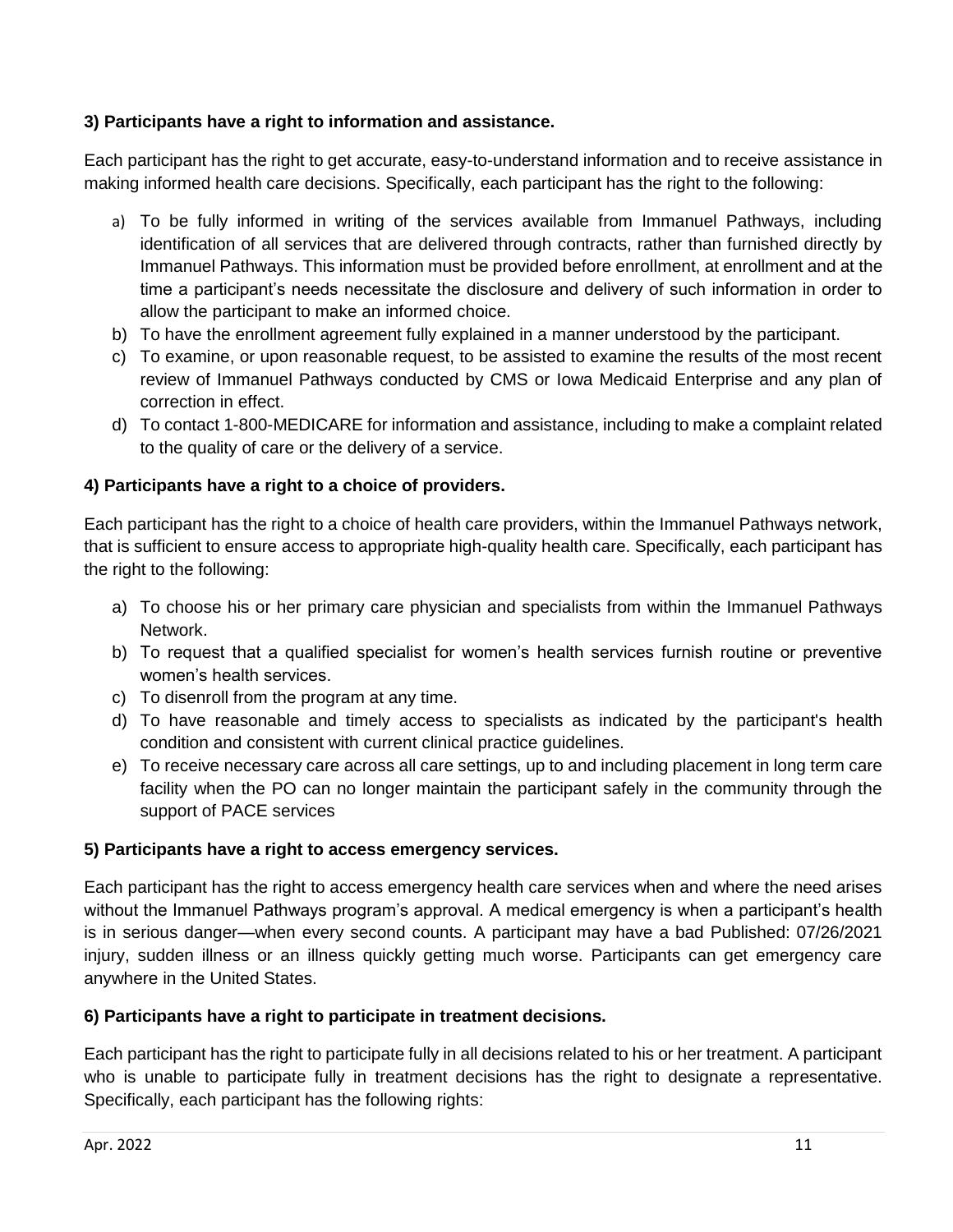- a) To have all treatment options explained in a culturally competent manner and to make health care decisions, including the right to refuse treatment and be informed of the consequences of the decisions.
- b) To have someone at Immanuel Pathways explain advance directives and to establish them, if the participant so desires.
- c) To be fully informed of his or her health and functional status by the interdisciplinary team.
- d) To request a reassessment by the interdisciplinary team.
- e) To be given reasonable advance notice, in writing, of any transfer to another treatment setting and the justification for the transfer (that is, due to medical reasons or for the participant's welfare, or that of other participants). Immanuel Pathways must document the justification in the participant's medical record.

# **7) Participants have a right to have their health information kept private.**

Each participant has the right to communicate with health care providers in confidence and to have the confidentiality of his or her individually identifiable health care information protected. Each participant also has the right to review and copy his or her own medical records and request amendments to those records. Specifically, each participant has the following rights:

- a) To be assured of confidential treatment of all information contained in the health record, including information contained in an automated data bank.
- b) To be assured that his or her written consent will be obtained for the release of information to persons not otherwise authorized under law to receive it.
- c) To provide written consent that limits the degree of information and the persons to whom information may be given.

There is a patient privacy rule that gives individuals more access to their own medical records and more control over how their personal health information is used. If participants have any questions about this privacy rule, they can contact an Immanuel Pathways staff person or call:

DHS Security and Privacy Office 1305 E. Walnut St. Des Moines, Iowa 50319 1-800-803-6591 (Toll-free)

## **8) Participants have a right to file a grievance.**

Each participant has the right to a fair and efficient process for resolving differences with the Immanuel Pathways program, including a rigorous system for internal review by the organization and an independent system of external review. Specifically, each participant has the following rights:

- a) To be encouraged and assisted to voice complaints to Immanuel Pathways staff and outside representatives of his or her choice, including the Member Services Call Center at 1-800-338- 8366, (toll free) or 1-515-725-1003, free of any restraint, interference, coercion, discrimination, or reprisal by the Immanuel Pathways staff.
- b) To appeal any treatment decision of the Immanuel Pathways program, its employees, or contractors.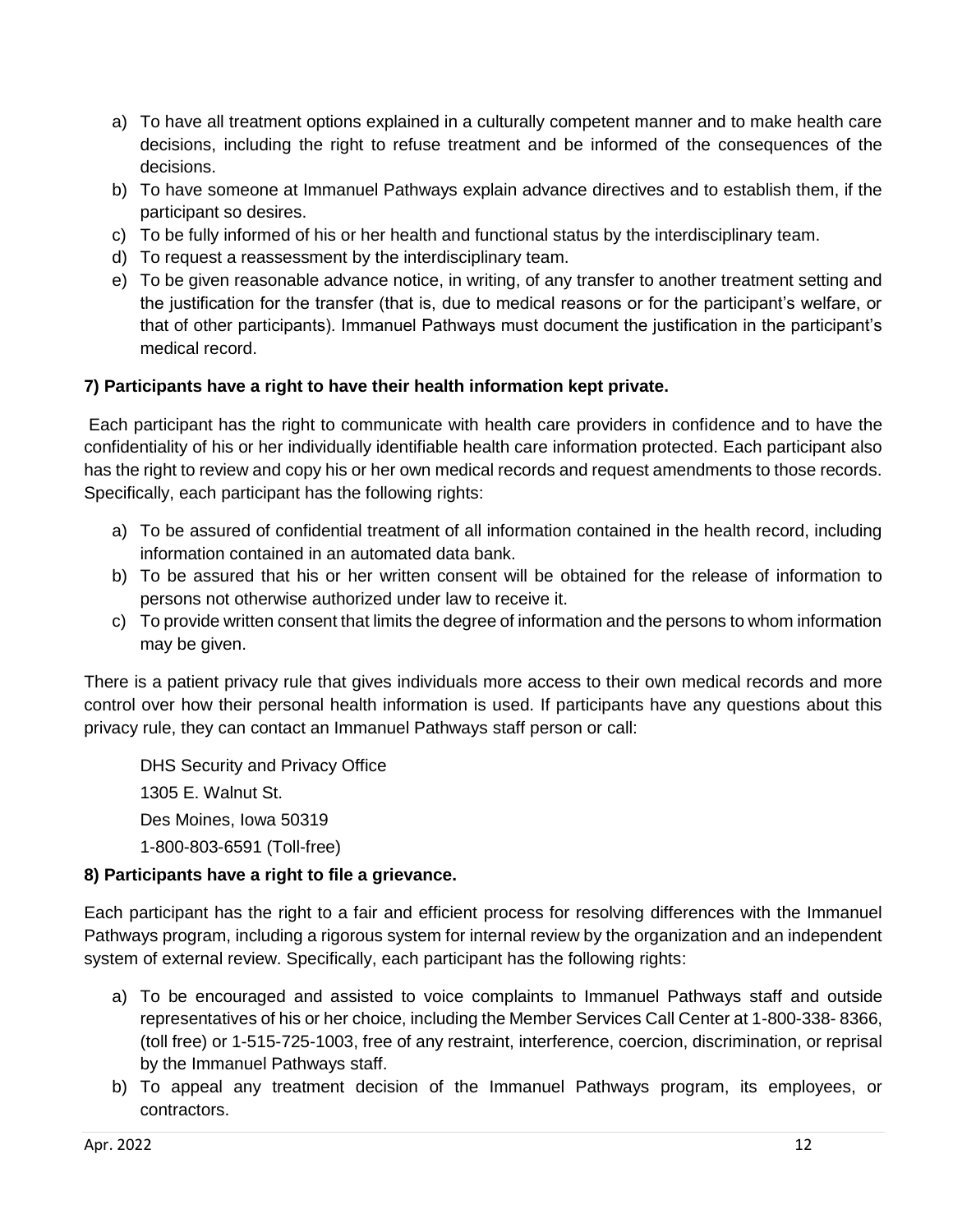c) To receive a full explanation of the complaint process.

# **9) Participants have a right to appeal.**

Each participant has the right to appeal any non-coverage or non-payment for service decision of the PACE organization or contracted providers, or any decision made by the Iowa Department of Human Services through the appeals process.

## **10) Participants have a right to leave the program.**

If, for any reason, a participant does not feel that Immanuel Pathways program is what they want, they have the right to leave the program at any time.

# Participant Responsibilities

We believe that participants and those who may be assisting them play crucial roles in the delivery of their care. To assure that the participants remains as healthy and independent as possible, participants should establish an open line of communication with those participating in their care and be accountable for the following responsibilities:

- Communicate with their Immanuel Pathways staff regarding their needs and any changes in their care and their choices.
- Understand that all medically necessary services are provided through Immanuel Pathways.
- Understand that any unauthorized services (except emergency care) are the participant's financial responsibility.
- Contact Immanuel Pathways if they receive emergency care.
- Contact Immanuel Pathways if they are going to move out of the service area.

## **VII. PATHWAYS GRIEVANCE AND APPEALS PROCESS**

Contractor agrees to report to Immanuel Pathways, by phone to the program liaison and in writing within 24 hours, any unusual incidents, injuries or occurrences at or in the contractor's office. An unusual incident or injury is one that threatens the welfare, safety or health of any participant and that is not consistent with the contractor's routine operation or patient care practices such as falls. An unusual occurrence is a fire, explosion, epidemic outbreak, poisoning, catastrophe, major accident, or like event that occurs in or on the premises of contractor's office or facility which threatens welfare, safety or health of contractor's patients, employees or visitors.

Immanuel Pathways strives to assure that participants are satisfied with the care they receive. Sometimes, there are areas of dissatisfaction that requires attention and response. If a participant is dissatisfied, we encourage them to express any grievances. Contractor shall appoint a coordinator who shall assume the day-to-day responsibilities with regard to contractor's performance of this agreement and serve as the primary liaison with Immanuel Pathways. The coordinator shall assist in responding promptly to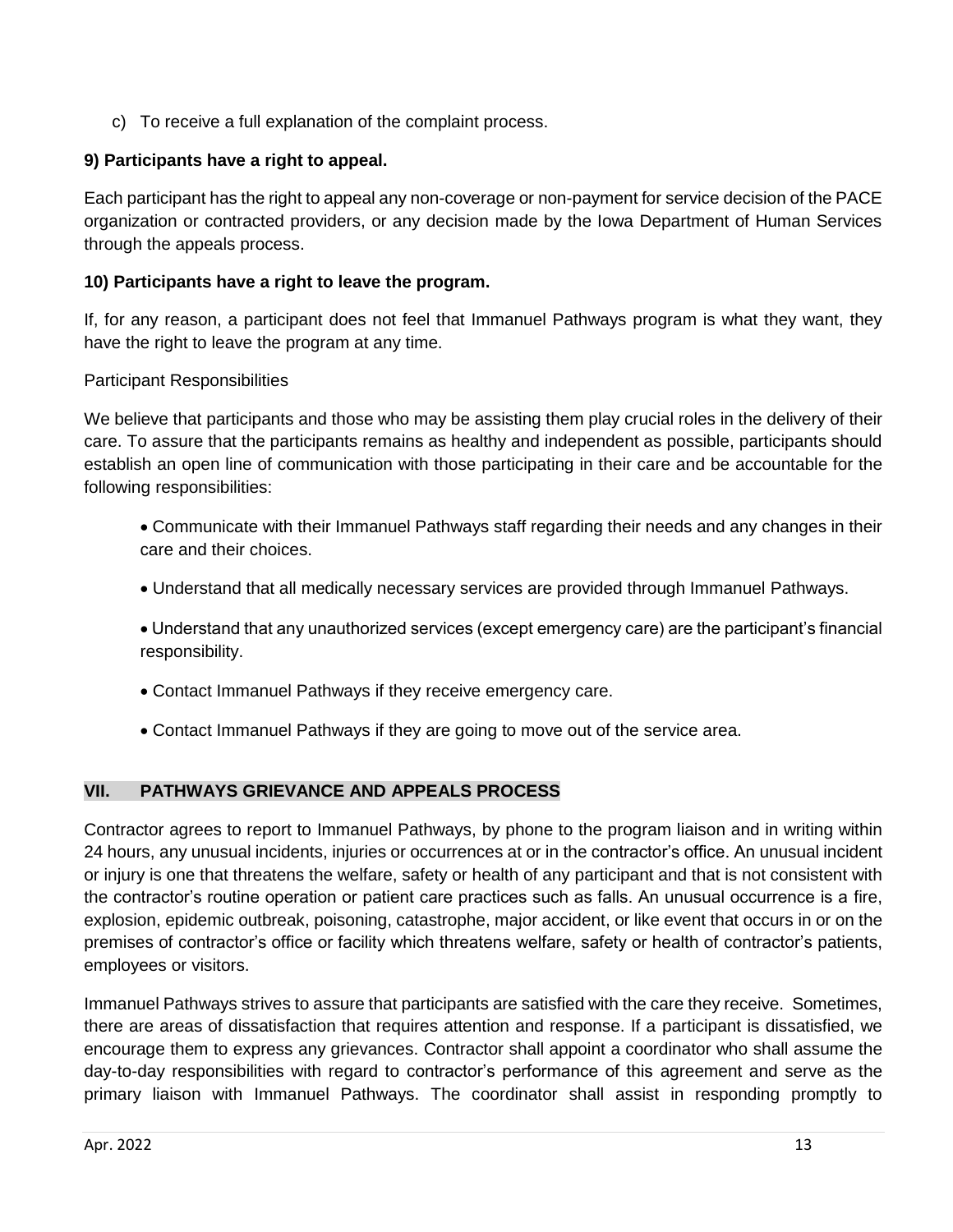participants' complaints and grievances pursuant to Immanuel Pathways' grievance procedure. The coordinator shall also immediately assist in resolving other participant issues, at Immanuel Pathways' request, and coordinating the prior authorization of covered services for the participant.

A grievance is a complaint, either written or oral, expressing dissatisfaction with service delivery or the quality of care furnished. An appeal is a participant's action taken with respect to Immanuel Pathway's noncoverage or non-payment of a service, denial of enrollment, or involuntary disenrollment from the program.

## **Summary of the Grievance Process:**

- 1) A participant or authorized representative may submit a grievance with any staff member at any time, either in person, via phone or in writing. Participant Grievance Forms are available upon request to document your grievance.
- 2) An Immanuel Pathways staff member will be assigned to investigate the grievance and work with your or your authorized representative to find a satisfactory resolution.
- 3) Immanuel Pathways staff will work to ensure all grievances are resolved within 30 days.
- 4) 4. If you or your authorized representative does not want to work with Immanuel Pathways to resolve your grievance, or if you do not agree with the resolution provided by staff, you may submit a grievance directly to the State Administering Agency.
- 5) Please contact Immanuel Pathways if you have any questions or require assistance with the grievance process.
- 6) If the grievance is related to the use or disclosure of personal health information (PHI) or compliance with privacy policies, the grievance is sent to the Corporate Privacy Officer, who is responsible for processing privacy complaints and for responding to any questions or requests for information about matters covered in the Notice of Privacy Practices.
- 7) If the participant is still dissatisfied with the outcome of the grievance process, they will be given information about contacting the appropriate state administrating agency.

#### **Summary of the Appeals Process:**

Participants have the right to appeal any decision made by Immanuel Pathways or its contracted providers. Appeals may be filed regarding Immanuel Pathway's non-coverage of, or nonpayment for a service, including denials, reductions or termination of services or the untimely processing of a service determination request. Immanuel Pathways ensures and provides a fair, confidential and timely process for all participant appeals.

If a participant requests an appeal, Immanuel Pathways will appoint an appropriately credentialed and impartial third party, who was not involved in the original decision and who does not have a stake in the outcome of the appeal, to review the appeal and make a final decision. Immanuel Pathways will honor the decision made by the impartial third party and if approved, ensure all items or services are provided as expeditiously as the participant's condition requires. If the appeal is denied, Immanuel Pathways will assist the participant in pursuing additional appeal rights through Medicare and Medicaid as requested.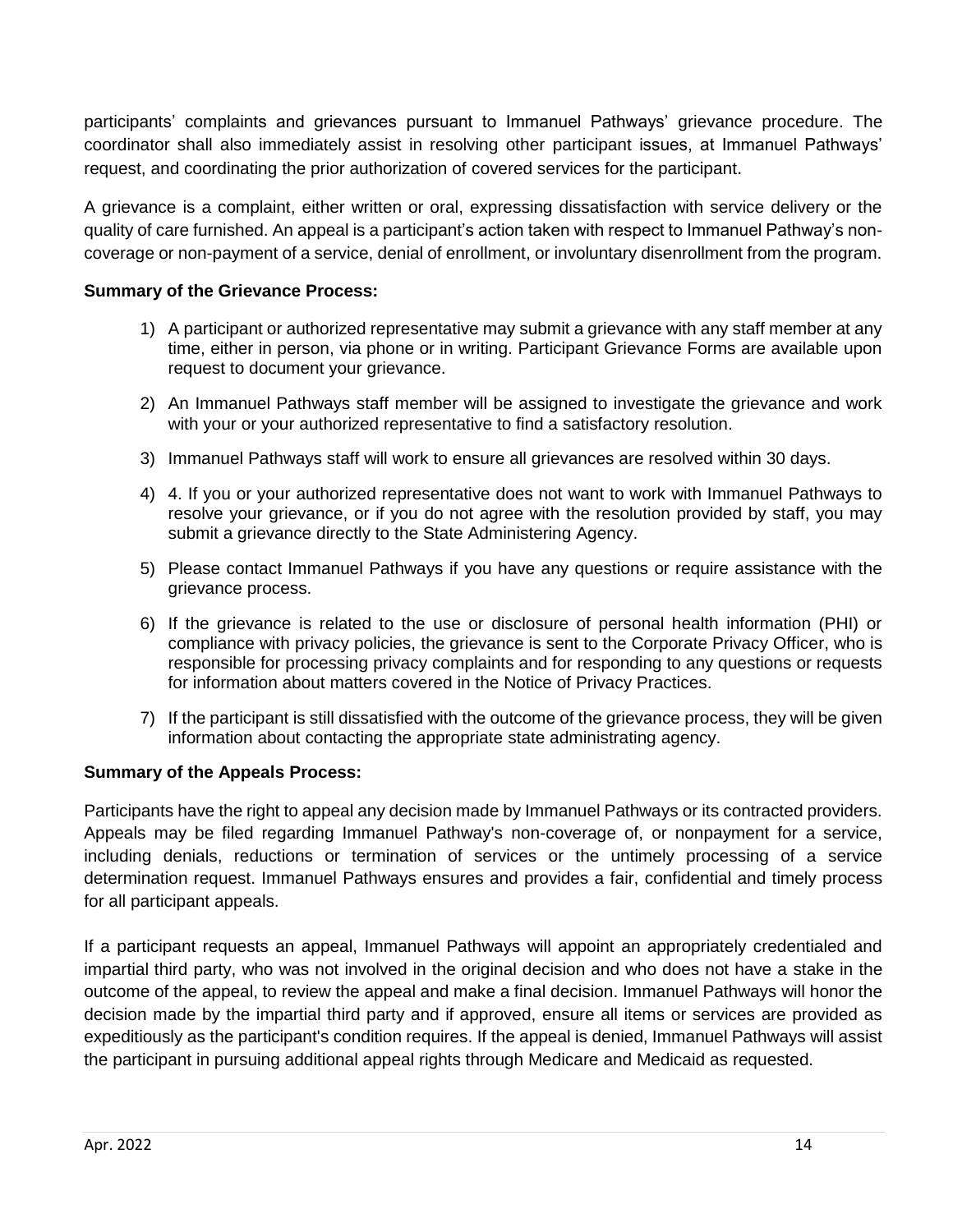## **VIII. ETHICS**

**Compliance with Immanuel Code of Conduct**. It is essential to the mission and vision of Immanuel that all persons and entities contracting with Immanuel at all times conduct themselves in compliance with the highest standards of business ethics and integrity and applicable legal requirements, as reflected in the *Immanuel Code of Conduct*, as amended from time to time. The Immanuel Code of Conduct is available at the following web address: <https://secure.ethicspoint.com/domain/media/en/gui/40412/code.pdf>

### **IX. EMERGENCY PLANS**

Participants and their caregivers can reach an Immanuel Pathways nurse twenty-four hours a day, seven days per week including holidays. In an emergency, participants or caregivers can call the 24-hour contact number at their center to reach the nurse on-call. The nurse can assist in an emergency situation or connect with the primary care provider on-call.

Immanuel Pathways has emergency plans to provide care to participants during bad weather and other potential disasters. Contracted providers/staff who may be involved with these situations are given specific training at the Immanuel Pathways center.

## **X. IMMANUEL PATHWAYS PACE ® CENTERS AND CONTACT INFORMATION**

**24-HOUR CONTACT NUMBERS:**

Southwest Iowa Center: 712.256.7223 Eastern Nebraska Center: 402.991.7223 Central Iowa Center: 515.270.5000

#### **FAX NUMBERS:**

Southwest Iowa **Clinic Fax:** 712.256.7669 **Administration Fax:** 712.256.4695

Eastern Nebraska **Clinic Fax:** 402.991.0338 **Administration Fax:** 402.991.0332

Central Iowa **Clinic Fax:** 515.518.2448 **Administration Fax:** 515.270.4551

#### **PROGRAM LIAISON:** *For all contractual and PACE related questions*

**Provider Relations Specialist Southwest Iowa & Eastern Nebraska Office:** 402.829.3238

**Provider Relations Specialist Central Iowa Office:** 515.518.2458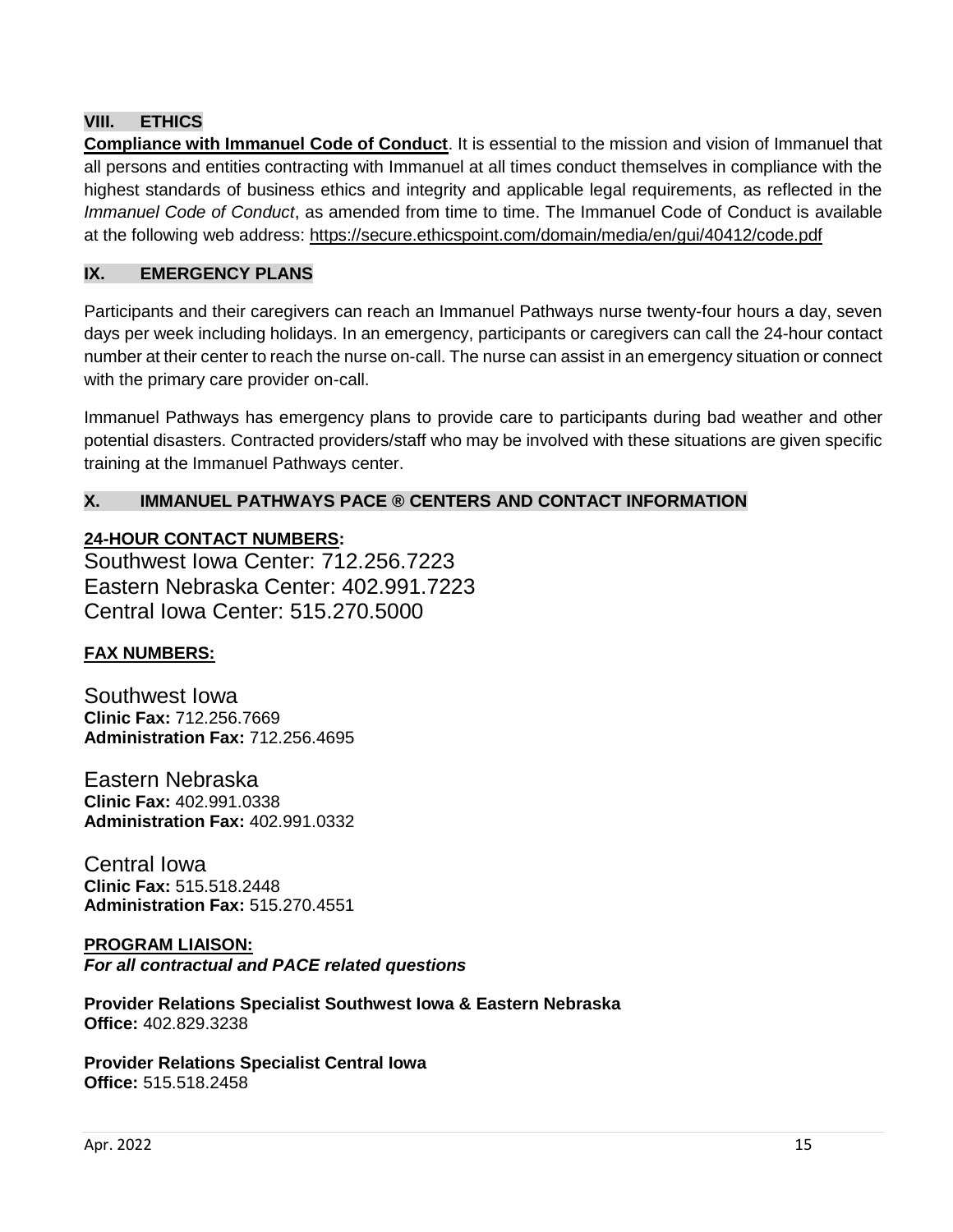#### **CENTER LOCATIONS:**

#### **Southwest Iowa**

1702 N 16<sup>th</sup> Street Council Bluffs, IA 51501 **Executive Director:** 712.256.7405 **Clinic:** 712.256.7434 **Authorization:** 712.256.7452

#### **BILLING ADDRESS:**

**Immanuel 1044 North 115th Street Ste. 500 Omaha, NE 68154 Attn: Reimbursement Specialist Billing Questions:** 402.829.3293 **Payment Questions:** 402.829.3293 **Email:** [PACEClaims@immanuel.com](mailto:PACEClaims@Immanuel.com)

**CENTER CLOSURE DATES**

#### **Eastern Nebraska**

5755 Sorensen Parkway Omaha, NE 68152 **Executive Director:** 402.991.8894 **Clinic:** 402.991.8338 **Authorization:** 402.991.8438

# **Central Iowa**

7700 Hickman Road Windsor Heights, IA 50324 **Center Director**: 515.518.2402 **Clinic:** 515.518.2440 **Authorization:** 515.270.500

There are times when weather conditions may necessitate consideration of altered schedules or closing of the Immanuel Pathways center location.

In the event that Council Bluffs/Omaha/Des Moines public schools are closed due to weather, Pathways Southwest Iowa, Pathways Eastern Nebraska and Pathways Central Iowa will also be closed to participants. The clinic scheduler, medical receptionist, and/or medical assistant may cancel and reschedule contracted services appointments, and notify the participants and/or caregivers of the cancellations.

Immanuel Pathways centers are all closed on the fourth Tuesday of each month for staff training and education.

#### **REFERRALS**

Immanuel Pathways PACE is a key resource to the community and the seniors it serves. We plan to continue this program for many years, continuing to provide services to seniors fulfilling our mission to provide dignity, safety and wellness for all.

Referring to Immanuel Pathways PACE not only benefits our program, but benefits our contracted providers as well. Referrals ensure you will be able to continue seeing your patients and know all of their needs are being met. If you have a patient that you feel would benefit from the Immanuel Pathways PACE program, please reach out to the community outreach manager at your local center.

Our community outreach managers are a key liaison educating the community about our program and the services we offer. They will come to your location and provide education to your staff about our program, the services we provide, and how to refer a potential participant.

Community Outreach Manager Omaha: 402.991.8844

Community Outreach Manger Southwest Iowa: 712.256.7413

Community Outreach Manager Central Iowa: 515.518.2413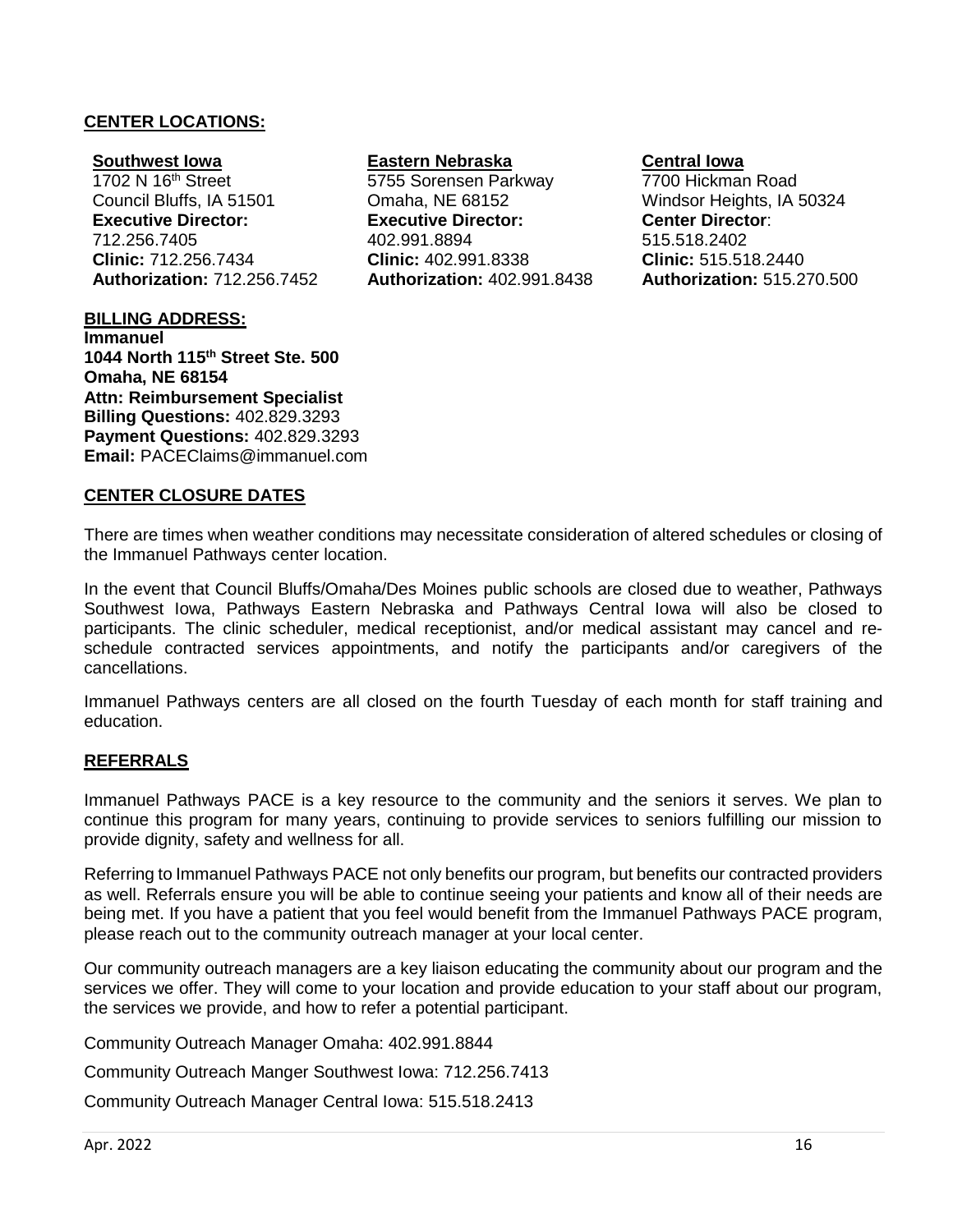# **IMMANUEL PATHWAYS HOLIDAYS**

Immanuel recognizes the following holidays:

- New Year's Day (January 1)
- Memorial Day (Last Monday in May)
- Independence Day (July 4)
- Labor Day (First Monday in September)
- Thanksgiving (Fourth Thursday in November)
- Christmas (December 25)

If a holiday falls on a Saturday, the centers will be closed the Friday before. If a holiday falls on a Sunday, the centers will be closed the following Monday.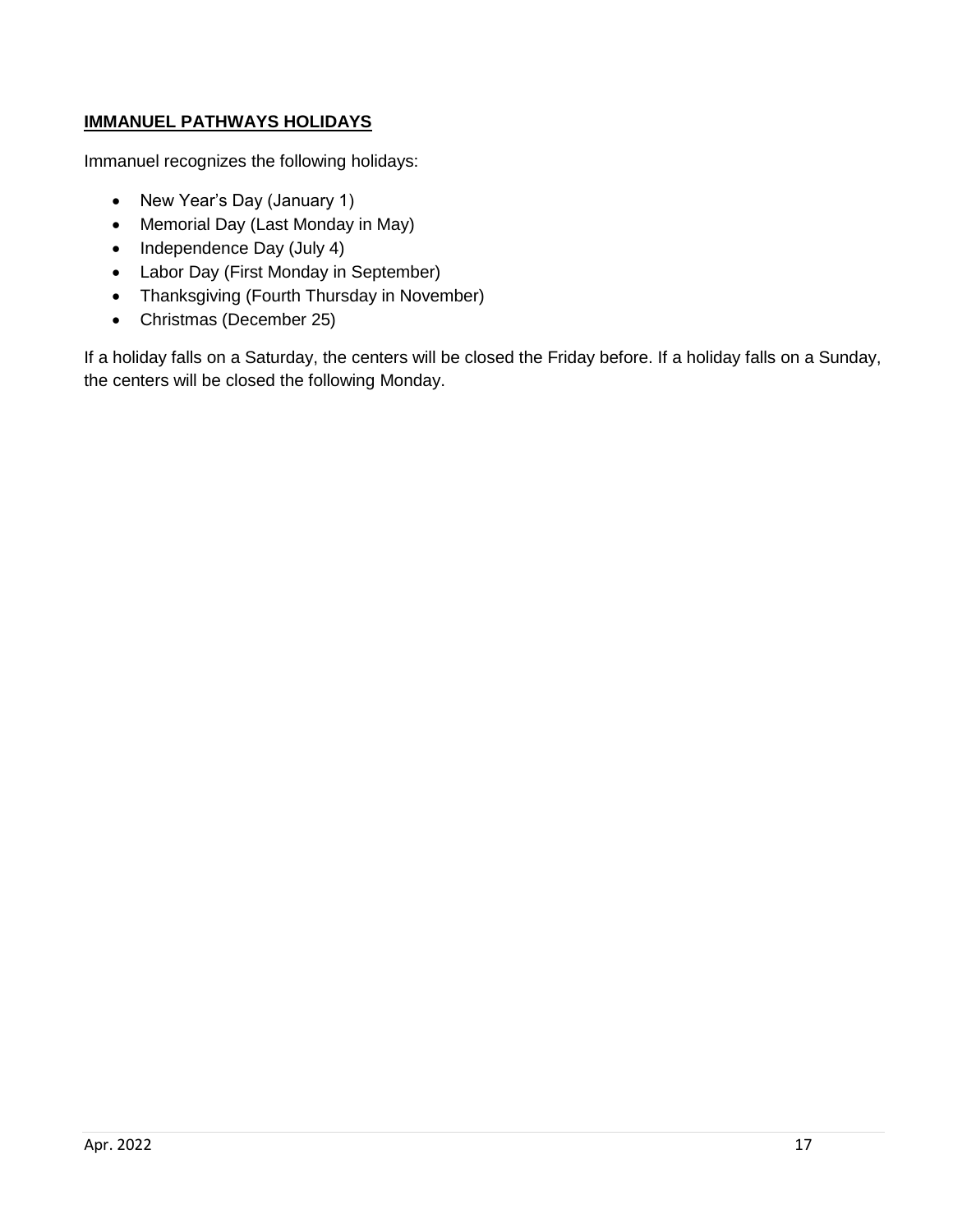## **APPENDIX A: IMMANUEL PATHWAYS JOB ROLES AND RESPONSIBILITIES**

## **CASE MANAGER**

**Purpose of the Position:** Responsible for the coordination, facilitation, and transition of PACE participants who are admitted to the hospital, in short-term or skilled rehab care.

## **CLINICAL PRACTICE MANAGER**

**Purpose of the Position:** Responsible for the clinical services of Immanuel Pathways PACE Center including all nursing, clinic and in-home operations. Ensures high quality care in accordance with professional practice standards, cost effectiveness, and adherence to appropriate state and federal regulations. Manages the coordination of all clinical services provided to participants in the home, clinic and participant center.

#### **COMMUNITY OUTREACH MANAGER**

**Purpose of the Position:** Responsible for the effective marketing of the Immanuel Pathways PACE program to key referral sources. Effectively networks with all sources to educate and promote its services and products. Supervises enrollment to ensure a smooth and efficient process of enrollment for all participants.

### **EXECUTIVE DIRECTOR**

**Purpose of the Position:** Oversees and manages the daily operations of the Immanuel Pathways program including operations of the day center, clinic, social work, rehabilitation, recreation and dietary. This includes ensuring that appropriate personnel are trained and perform their functions within the organization. Duties include assuring that operational services standards and budgetary criteria are met and that operations are in compliance with all governing regulations.

## **PARTICIPANT CARE AIDE SUPERVISOR**

**Purpose of the Position:** Oversees the day-to-day operations of the in-home services program for Immanuel Pathways. Provides supervisory visits to home care staff in the field to evaluate skill and performance. Coordinates plan of care with appropriate community resources and Interdisciplinary Team (IDT). When appropriate, provides treatments and health education for participants in their home. Acts as the liaison between the contracted home health agency and Immanuel Pathways. Maintains the participant's medical record with thorough documentation. Communicates participant's changes and progress to IDT and contracted home health agency.

#### **OCCUPATIONAL THERAPIST**

**Purpose of the Position:** Provides clinical occupational therapy evaluation and treatment for Immanuel Pathways program participants, on acute, restorative or maintenance levels as needed by day center, nursing home or in-home setting. Integrates the occupational therapy treatment plan into Interdisciplinary Team plan of care. Assists in the ordering, inventory, distribution and maintenance of durable medical equipment for participants.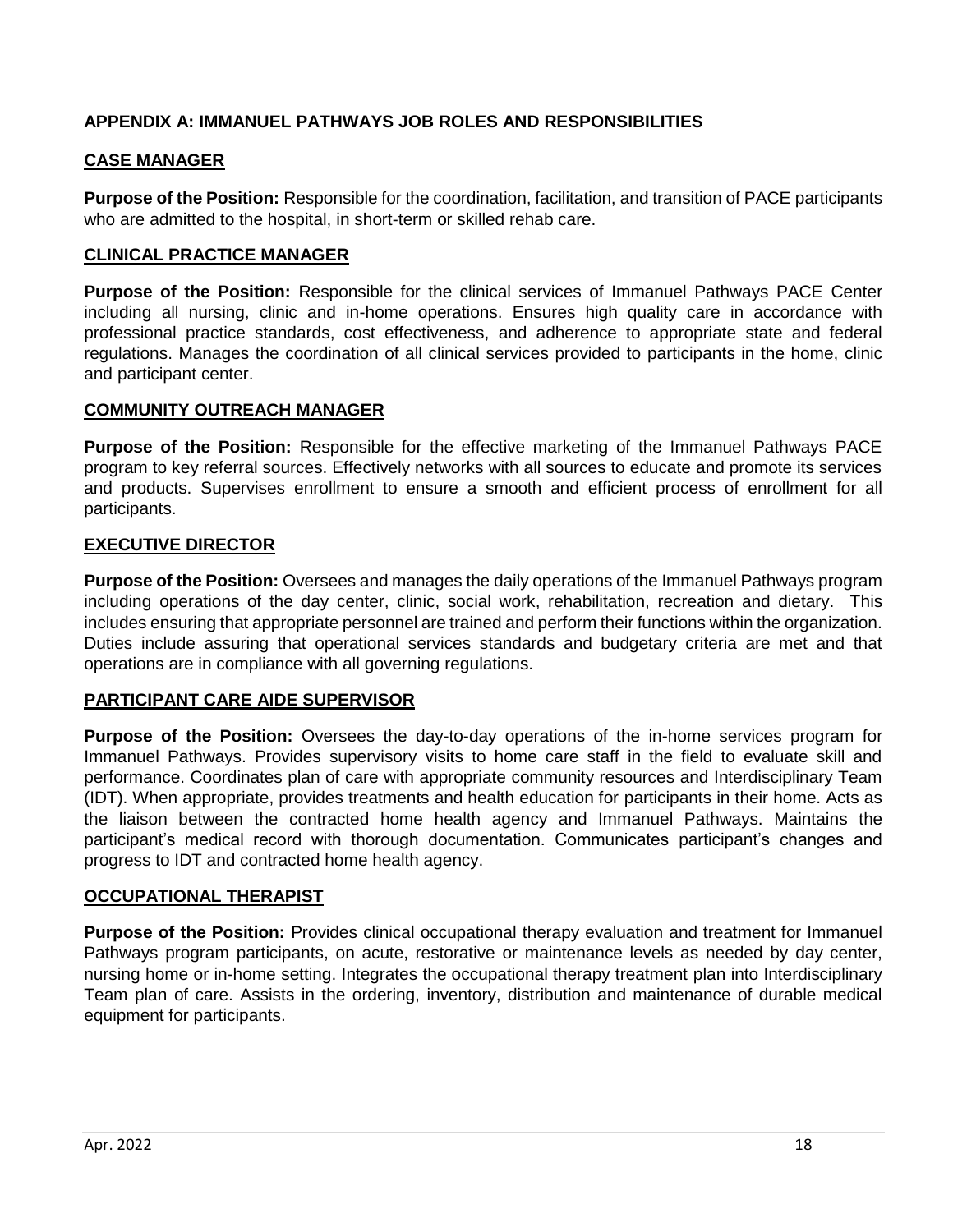## **PASTORAL CARE**

**Purpose of the Position:** To provide pastoral services to residents, participants, employees and their families and function as a team member within the retirement community or PACE center.

## **PHYSICAL THERAPIST**

**Purpose of the Position:** Provides physical therapy services to participants of the Immanuel Pathways. Provides clinical physical therapy evaluation and treatment for program participants on acute, restorative or maintenance levels as needed by day center, nursing home or in-home setting. Integrates the physical therapy treatment plan into the Interdisciplinary Team plan of care. Assists in the ordering, inventory, distribution and maintenance of durable medical equipment for participants

### **PRIMARY CARE PHYSICIAN**

**Purpose of the Position:** Provides primary care and continuous medical coverage, directly provides services to Immanuel Pathways program participants. Demonstrates the knowledge and skills necessary to assess, plan, care for, and provide services to frail elder participants according to assigned responsibilities and Immanuel Pathways standards.

#### **PROVIDER NETWORK MANAGER**

**Purpose of the Position:** Develops and maintains contractual relationships with service providers for Immanuel Pathways, ensuring that providers understand the role and responsibility and maintain ongoing compliance as required by PACE regulations.

#### **QUALITY MANAGER**

**Purpose of the Position:** Develops, organizes and monitors a quality improvement (QI) plan for the Immanuel Pathways program. The quality manager is responsible for developing the QI annual plan and guiding the implementation of the plan. Ensures that data is collected from all appropriate sources, the data is examined and the results are shared with all stakeholders. Oversees the process to evaluate and resolve medical and non-medical grievances by participants, their family members, or representatives. Acts as the HIPAA privacy compliance officer for Immanuel Pathways. Ensures all centers for Medicare and Medicaid Services (CMS) and State required activities related with these positions.

#### **RECREATIONAL THERAPIST**

**Purpose of the Position:** Assesses the needs, interests and capabilities of participants and develops individualized therapeutic recreation plans. Plans, organizes, directs and participates in a comprehensive therapeutic recreation program tailored to the general and individualized needs and limitations of frail elderly program participants.

#### **REGISTERED DIETITIAN**

**Purpose of the Position:** Screens and assesses participant nutritional status for Immanuel Pathways. Uses pertinent data to plan and implement appropriate nutrition interventions and communicates the information to the Interdisciplinary Team to ensure the nutritional needs of the participants are met. Performs nutritional assessment and provides nutritional education for Immanuel Pathways participants requiring interventions. Coordinates serving of meals and monitors/coordinates kitchen facilities to ensure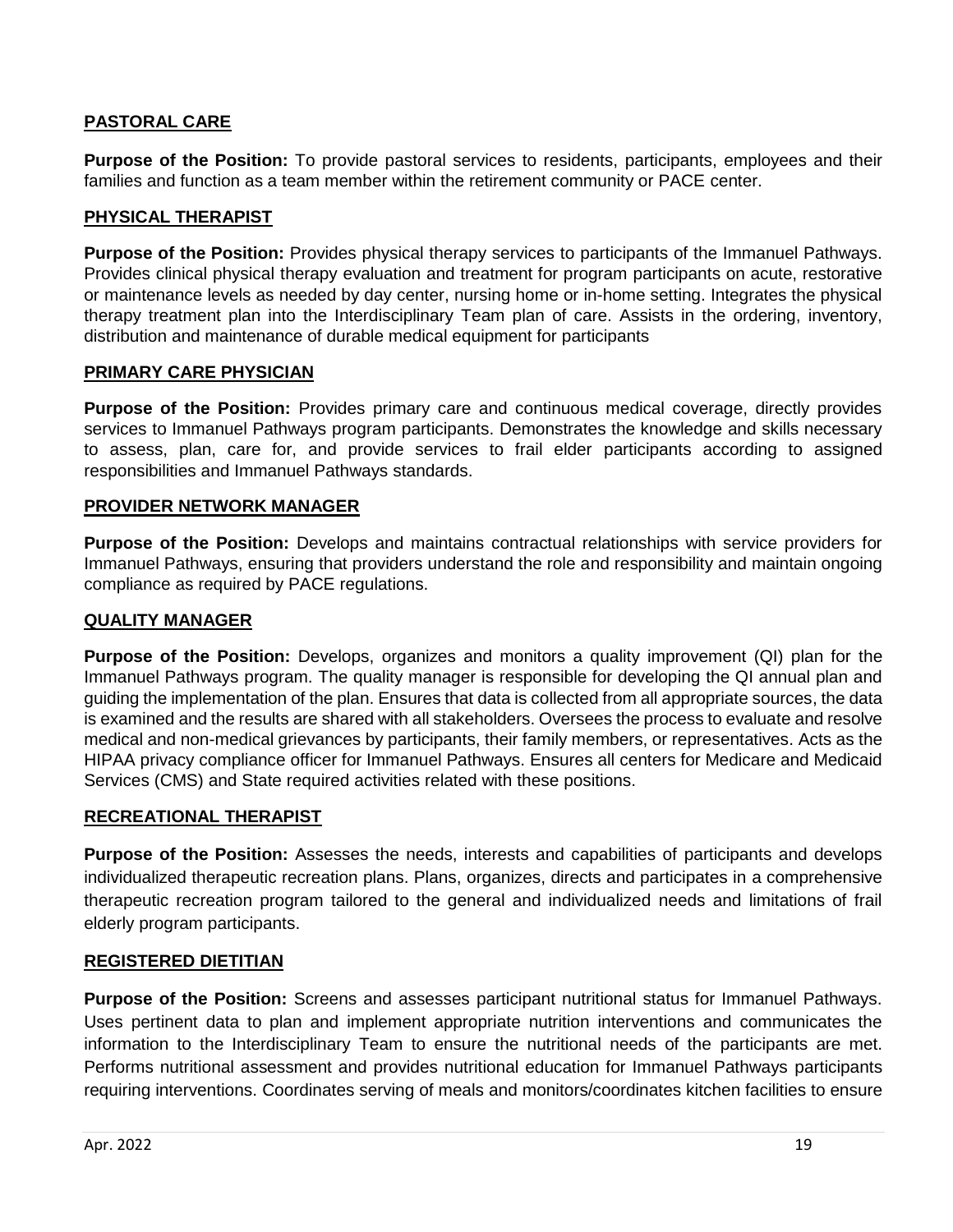standards are met. Coordinates with contracted meal services to ensure meals meet the needs of the Immanuel Pathways participants. Provides education to other health care professionals as appropriate.

## **SCHEDULER**

**Purpose of the Position:** Coordinates the daily scheduling of contracted service appointments for participants in a timely and efficient manner. Interacts with office staff, participants and participant family members via phone, fax, and email, assuring accurate and effective scheduling of appointments. Independently and accurately handles a wide range of scheduling duties in a fast-paced environment.

# **SOCIAL WORKER**

**Purpose of the Position:** Plans, organizes and implements social services to Immanuel Pathways participants and families. Responsibilities include but are not limited to: assessment, treatment, teaching and counseling to participant, caregiver or other appropriate representatives. Social work interventions could include individual participant contacts; appropriate collateral contacts; participant and family education; assessment and counseling; provision of resources; ongoing case management; advocacy to ensure participant and caregiver needs are met and addressed; and disenrollment procedures. The social worker is the liaison between the Interdisciplinary Team (IDT), caregiver representatives and community agencies.

## **TRANSPORTATION SUPERVISOR**

**Purpose of the Position:** Responsible for the Immanuel Pathways transportation program, including transport of participants, meals, durable medical equipment, pharmacy and any other transportation as deemed necessary. Hires, and trains drivers and dispatchers. Oversees procurement of vehicle and repairs and preventative maintenance of vehicles.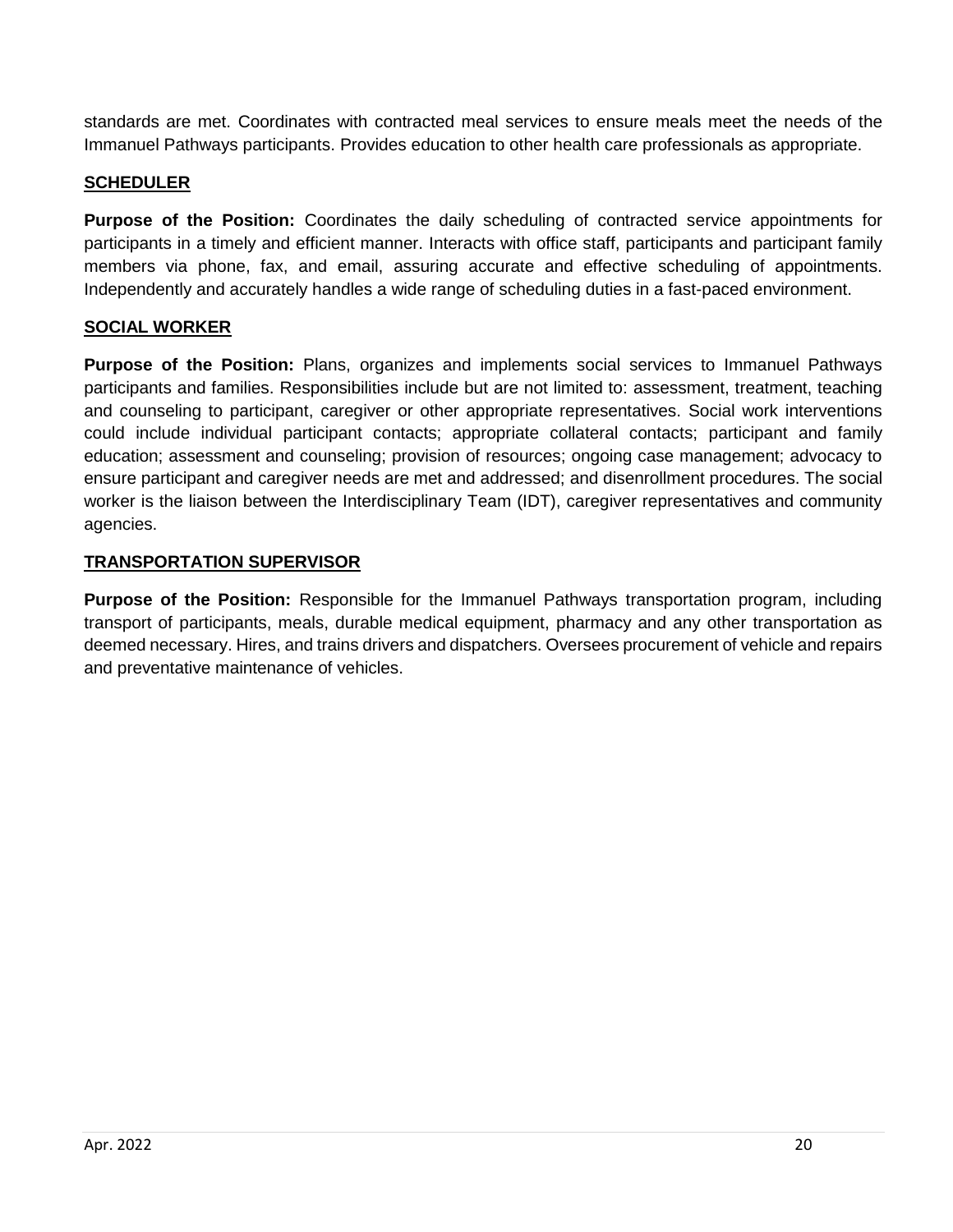### **APPENDIX B: APPEAL REQUEST FORM**

IMMANUEL PATHWAYS – PACE

# **CLAIM APPEAL REQUEST FORM**

| This form requests an appeal of the claim below: |                                                         |  |
|--------------------------------------------------|---------------------------------------------------------|--|
|                                                  |                                                         |  |
| <b>Authorization Number:</b>                     | <u> 1989 - Johann Barbara, martin amerikan basar da</u> |  |
| Provider Name:                                   |                                                         |  |
| Provider Address:                                |                                                         |  |
|                                                  |                                                         |  |
| Dates of Service:                                |                                                         |  |
|                                                  |                                                         |  |
| Description of issue under appeal:               |                                                         |  |
|                                                  |                                                         |  |
|                                                  |                                                         |  |
|                                                  |                                                         |  |

Attach the following documents:

- Explanation of Payment
- D Necessary documentation to support the appeal request

Comments:

*Appeals must be requested within 120 days of the initial Explanation of Payment.*